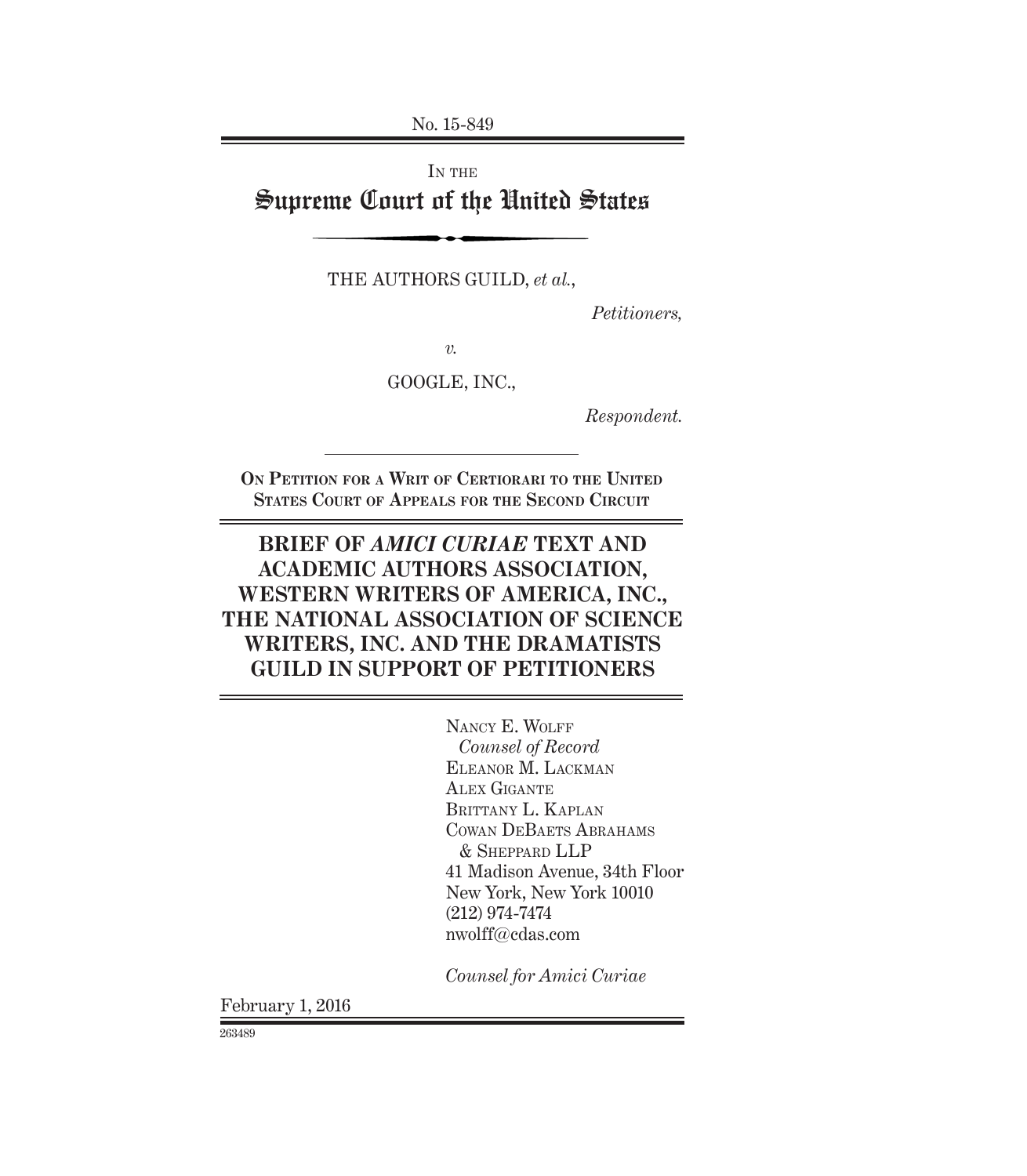## **TABLE OF CONTENTS**

| <b>IDENTITY AND INTEREST OF AMICI</b>                                                                                                            |
|--------------------------------------------------------------------------------------------------------------------------------------------------|
|                                                                                                                                                  |
| SUMMARY OF THE ARGUMENT4                                                                                                                         |
|                                                                                                                                                  |
| THE SECOND CIRCUIT'S DECISION FAILS<br>L.<br>TO CONSIDER AND FULLY APPRECIATE<br>THE EXPRESSIVE VALUE OF NON-<br>FICTION AND OTHER INFORMATIONAL |
| THE WIDESPREAD HARM THAT COULD<br>II.<br>RESULT IF THE SECOND CIRCUIT'S<br>DECISION IS NOT REVERSED<br>NECESSITATES THIS COURT GRANTING          |
| A. The Second Circuit Failed to<br>Adequately Analyze the Fourth Fair                                                                            |
| B. The Second Circuit's Analysis of the<br>Fourth Fair Use Factor Disregards<br>the Value of Excerpts15                                          |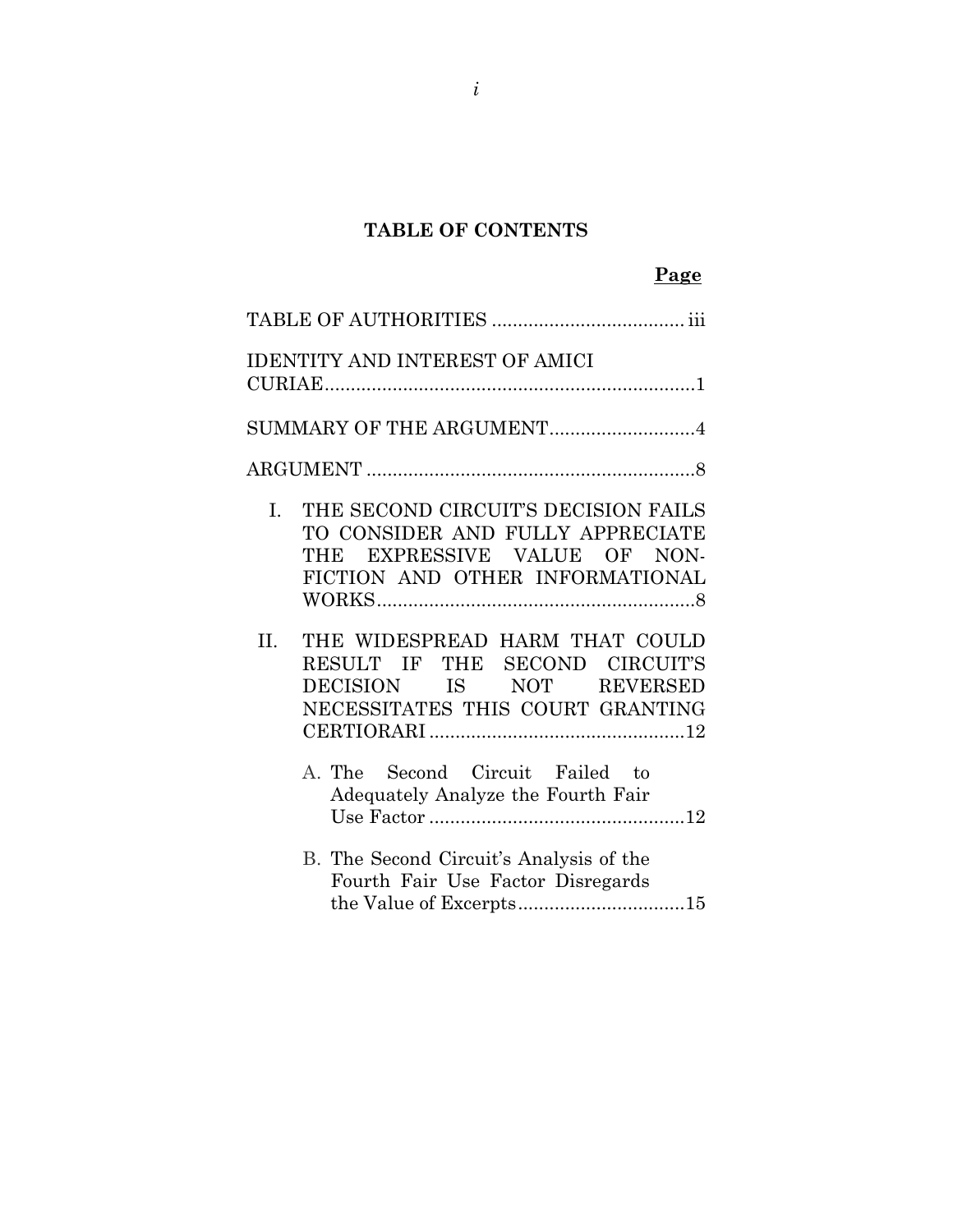|                        |  |  | C. The Second Circuit's Decision        |  |
|------------------------|--|--|-----------------------------------------|--|
|                        |  |  | Harms the Incentive to Publish by       |  |
|                        |  |  | Endangering the Academic                |  |
| Publishing Ecosystem19 |  |  |                                         |  |
|                        |  |  |                                         |  |
|                        |  |  | III. IN PERMITTING MASS DIGITIZATION OF |  |
|                        |  |  | ENTIRE COPYRIGHTED WORKS, THE           |  |
|                        |  |  | SECOND CIRCUIT IMPROPERLY               |  |
|                        |  |  | EXPANDED LIMITED STATUTORY              |  |
|                        |  |  | EXCEPTIONS IN A MANNER RESERVED         |  |
|                        |  |  |                                         |  |
|                        |  |  |                                         |  |
|                        |  |  |                                         |  |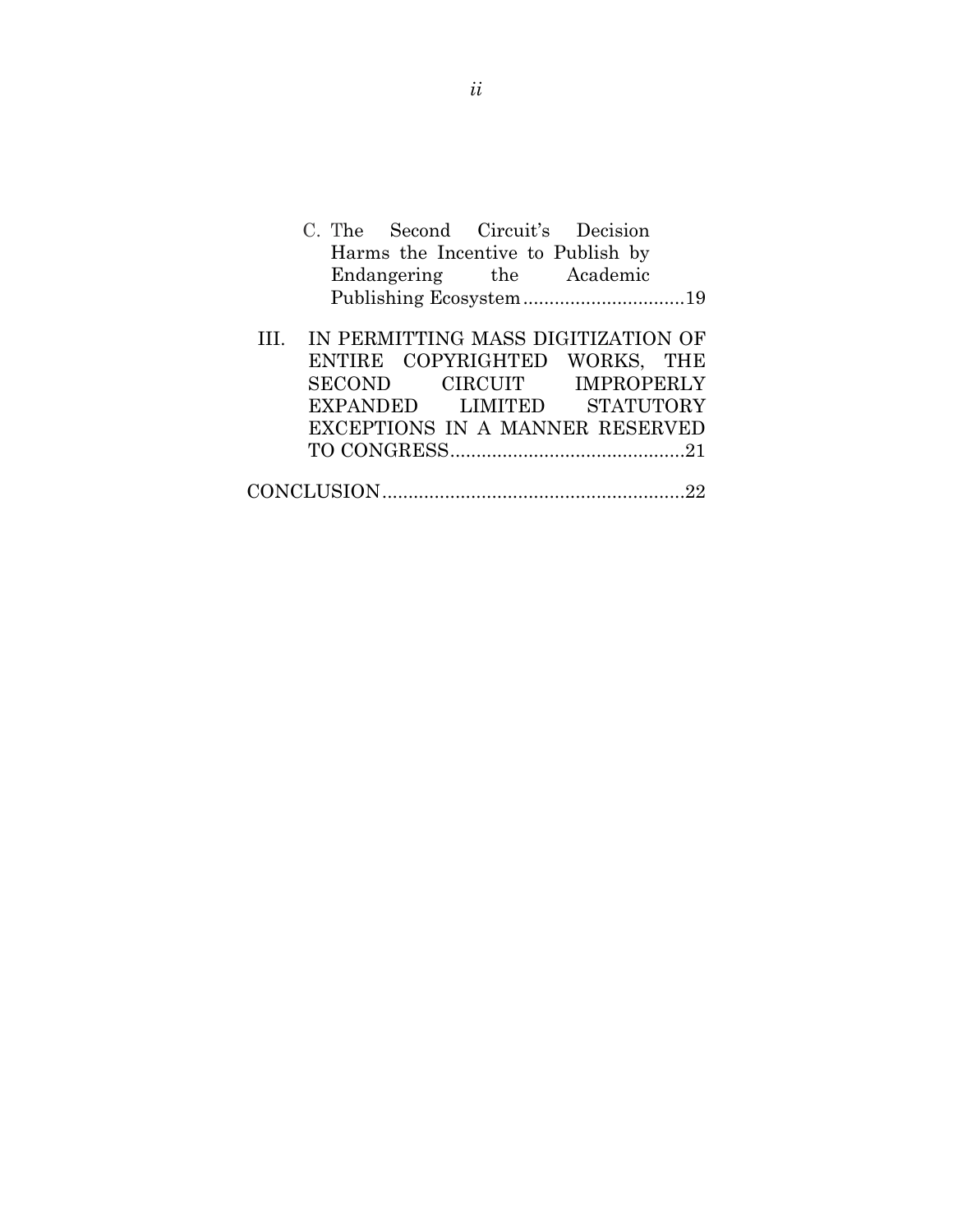## **TABLE OF CITED AUTHORITIES**

### **Page**

| American Geophysical Union v. Texaco,<br>802 F. Supp. 1 (S.D.N.Y. 1992), aff'd,       |
|---------------------------------------------------------------------------------------|
| American Geophysical Union v. Texaco                                                  |
| Basic Books, Inc. v. Kinko's Graphics<br>Corp., 758 F. Supp. 1522                     |
| Bilski v. Kappos,                                                                     |
| Campbell v. Acuff-Rose                                                                |
| Clean Flicks of Colo., LLC v.<br><i>Soderbergh</i> , 433 F. Supp. 2d 1236             |
| Feist Publ'ns. Inc. v. Rural Tele. Serv.                                              |
| Folsom v. Marsh,<br>9 F. Cas. 342 (C.C.D. Mass. 1841)17                               |
| Golan v. Holder,                                                                      |
| Harper & Row Publishers, Inc. v.<br><i>Nation Enters.</i> , 471 U.S. 539 (1985)13, 17 |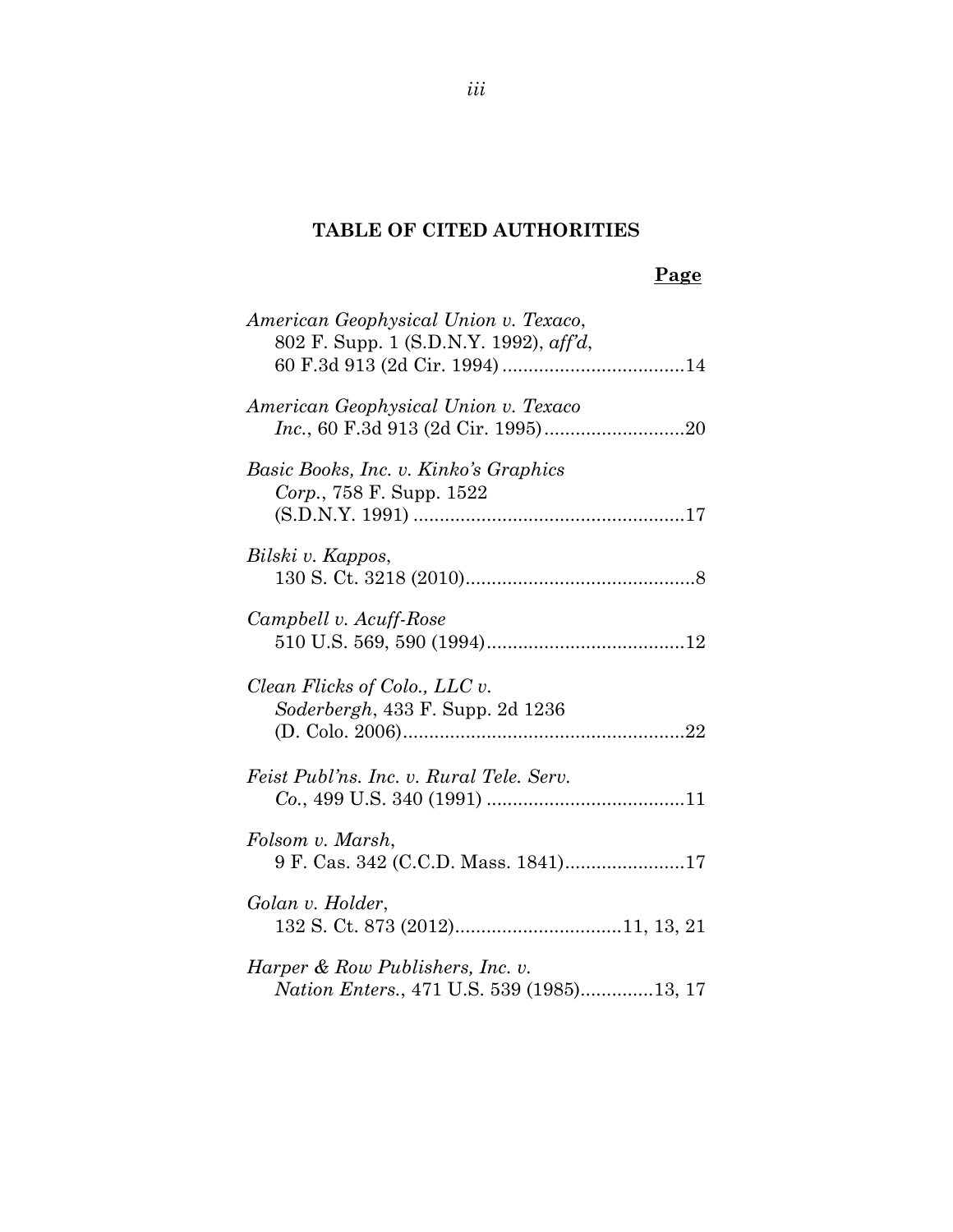| Marcus v. Rowley,<br>695 F.2d 1171 (9th Cir. 1983)10                               |
|------------------------------------------------------------------------------------|
| Metro-Goldwyn-Mayer Studios, Inc. v.<br>Grokster, Ltd., 545 U.S. 913 (2005)18      |
| Nihon Keizai Shimbun, Inc. v. Comline<br><i>Bus. Data, Inc., 166 F.3d 65</i>       |
| Princeton Univ. Press v. Mich.<br>Document Servs., Inc.,                           |
| 99 F.3d 1381 (6th Cir. 1996)10, 17                                                 |
| Sony Corp. of Am. v. Universal City<br>Studios, Inc., 464 U.S. 417 (1984)8, 12, 21 |
| Tasini v. New York Times Co.,                                                      |
| Twentieth Century Music Corp. v.                                                   |
| Weissmann v. Freeman,                                                              |
| <b>Statutes and Other Authorities</b>                                              |
|                                                                                    |
|                                                                                    |
|                                                                                    |
|                                                                                    |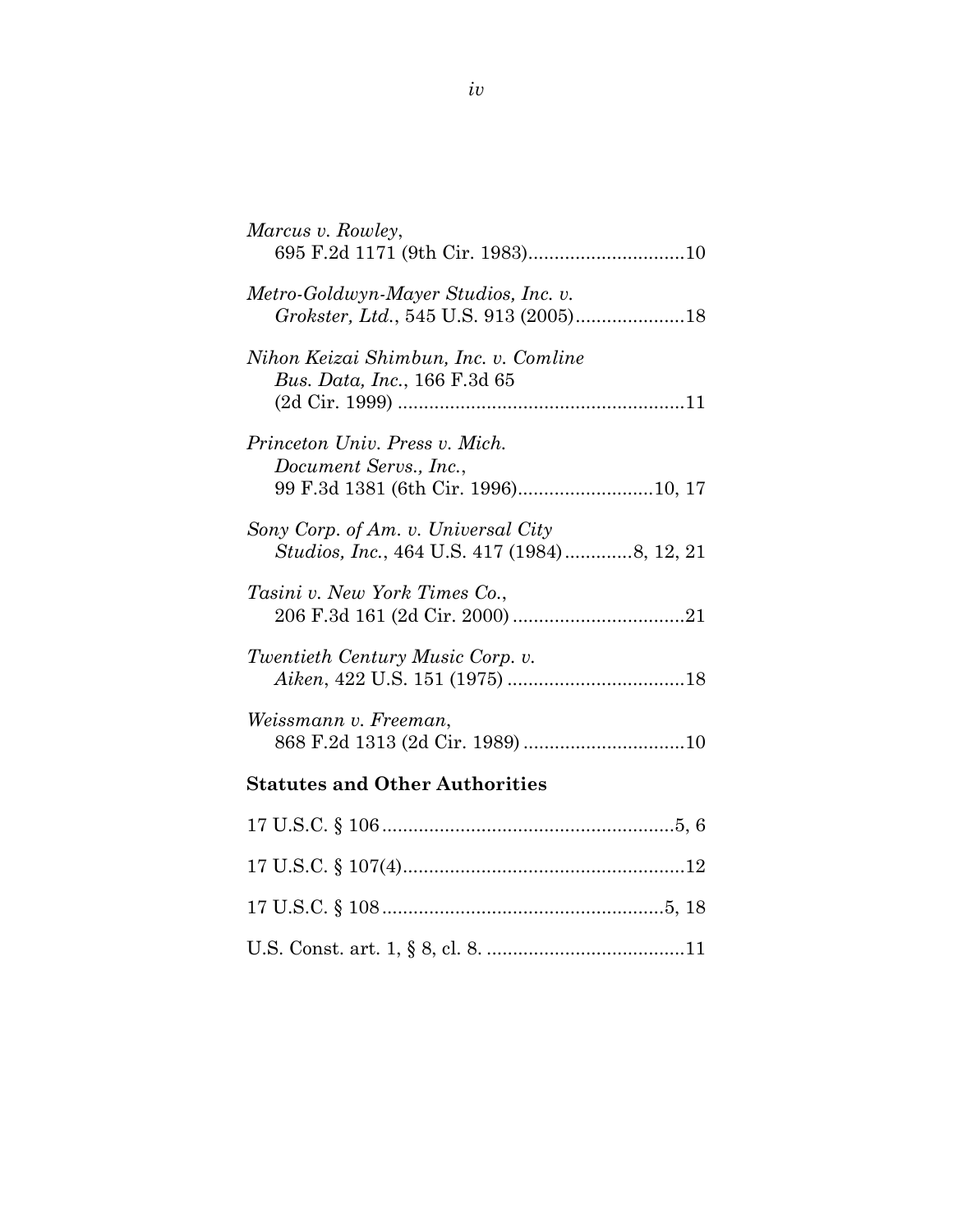| 4 Melville B. Nimmer & David Nimmer,       |  |
|--------------------------------------------|--|
| Nimmer on Copyright, $\S 13.05(E)(1)$      |  |
|                                            |  |
|                                            |  |
| Adam Mosoff, How Copyright Drives          |  |
| Innovation in Scholarly Publishing,        |  |
| 13-25 George Mason University Law          |  |
| and Economics Research Paper               |  |
| Series, <i>available at</i>                |  |
|                                            |  |
| http://ssrn.com/abstract=224326413         |  |
|                                            |  |
| Joe Mullin, Appeals Court Rules that       |  |
| Google Book Scanning is Fair Use,          |  |
| Ars Technica (Oct. 16, 2015),              |  |
| available at                               |  |
| http://arstechnica.com/tech-               |  |
| policy/2015/10/appeals-court-rules-        |  |
| that-google-book-scanning-is-fair-         |  |
|                                            |  |
|                                            |  |
|                                            |  |
| Justin Fox, Academic Publishing Is All     |  |
| <i>About Status</i> , Bloomberg View (Jan. |  |
| 5, 2016),                                  |  |
| http://www.bloombergview.com/artic         |  |
| les/2016-01-05/academic-publishing-        |  |
|                                            |  |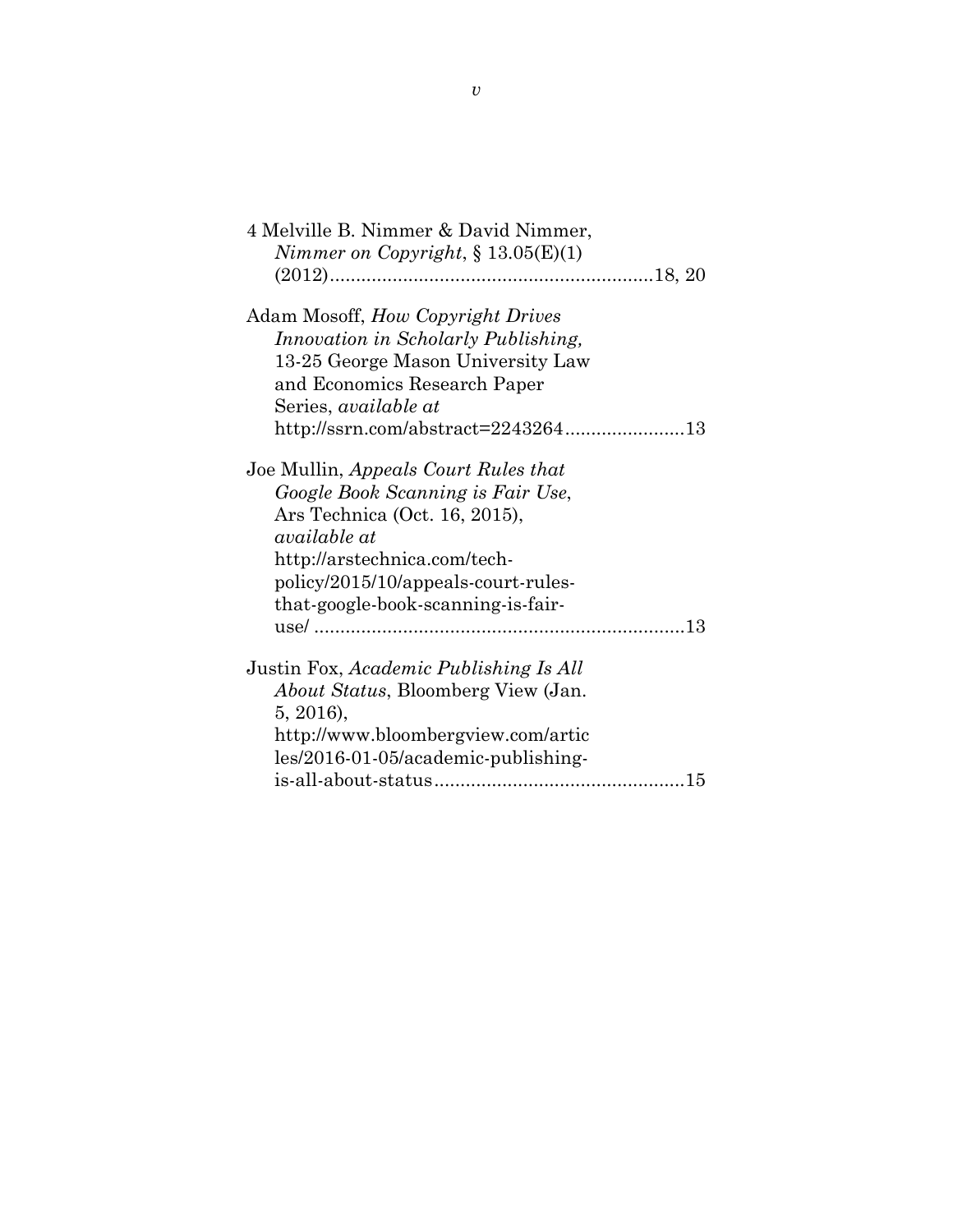# **BRIEF OF TEXT AND ACADEMIC AUTHORS ASSOCIATION, WESTERN WRITERS OF AMERICA, INC., THE NATIONAL ASSOCIATION OF SCIENCE WRITERS, INC., AND THE DRAMATISTS GUILD AS** *AMICI CURIAE* **IN SUPPORT OF THE PETITION FOR A WRIT OF CERTIORARI**

The undersigned *amici curiae* respectfully submit this brief in support of the petition for certiorari filed by petitioners The Authors Guild, *et al.*, to review the decision of the United States Court of Appeals for the Second Circuit.1

### **IDENTITY AND INTEREST OF THE**  *AMICI CURIAE*

The Text and Academic Authors Association ("TAA") is the only nonprofit membership association dedicated solely to serving authors of scholarly books, textbooks, and journal articles. Formed in 1987, the TAA has over 2,100 members, primarily consisting of authors or aspiring authors of scholarly books, textbooks, and academic articles. Many of the TAA's members serve on college or university

<sup>1</sup> Pursuant to Rule 37.6, *amici curiae* state that no counsel for any party authored this brief in whole or in part, and no party or counsel for any party made a monetary contribution intended to fund the preparation or submission of this brief. Only *amici curiae* made such a monetary contribution. Counsel of record received timely notice of *amici curiae's* intent to file this brief under Rule 37.2. The Clerk has noted Respondent's blanket consent to *amicus curiae* briefs, dated January 14, 2016, on the docket.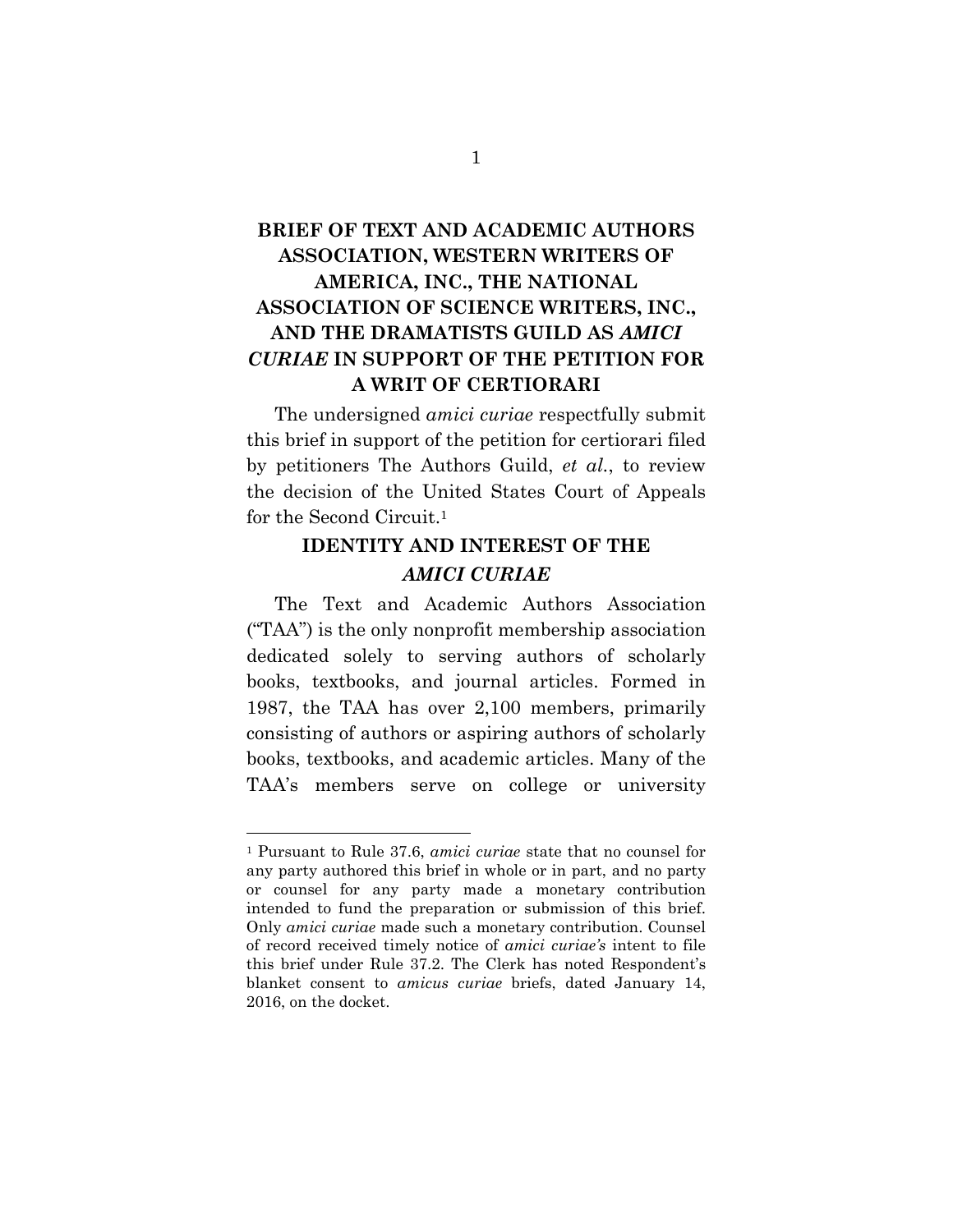faculties. The TAA's mission is to enhance the quality of educational materials and to assist text and academic authors by, for example, providing information on tax, copyright, and royalty matters, and fostering a better appreciation of their work within the academic community.

The TAA also works to promote the authorship of scholarly books and other academic materials by providing its members with educational and networking opportunities. It offers workshops, audio conferences, webinars, and materials on the substance and mechanics of scholarly book writing and the publication process, and hosts an annual conference covering such topics. Additionally, the organization offers an Academic Publication Grant to help authors cover the expenses incurred in preparing a work for publication, and a Textbook Contract Review Grant to help cover the cost of an intellectual property attorney to help negotiate an author's first textbook contract.

Western Writers of America, Inc. ("WWA") was founded in 1953 to promote the literature of the American West. WWA's 650 members include writers of traditional Western fiction, historians and other nonfictions authors, young adult and romance writers, and writers interested in regional history.

Established in 1934, the National Association of Science Writers, Inc. ("NASW") is dedicated to fostering the dissemination of accurate scientific information. NASW's members are professional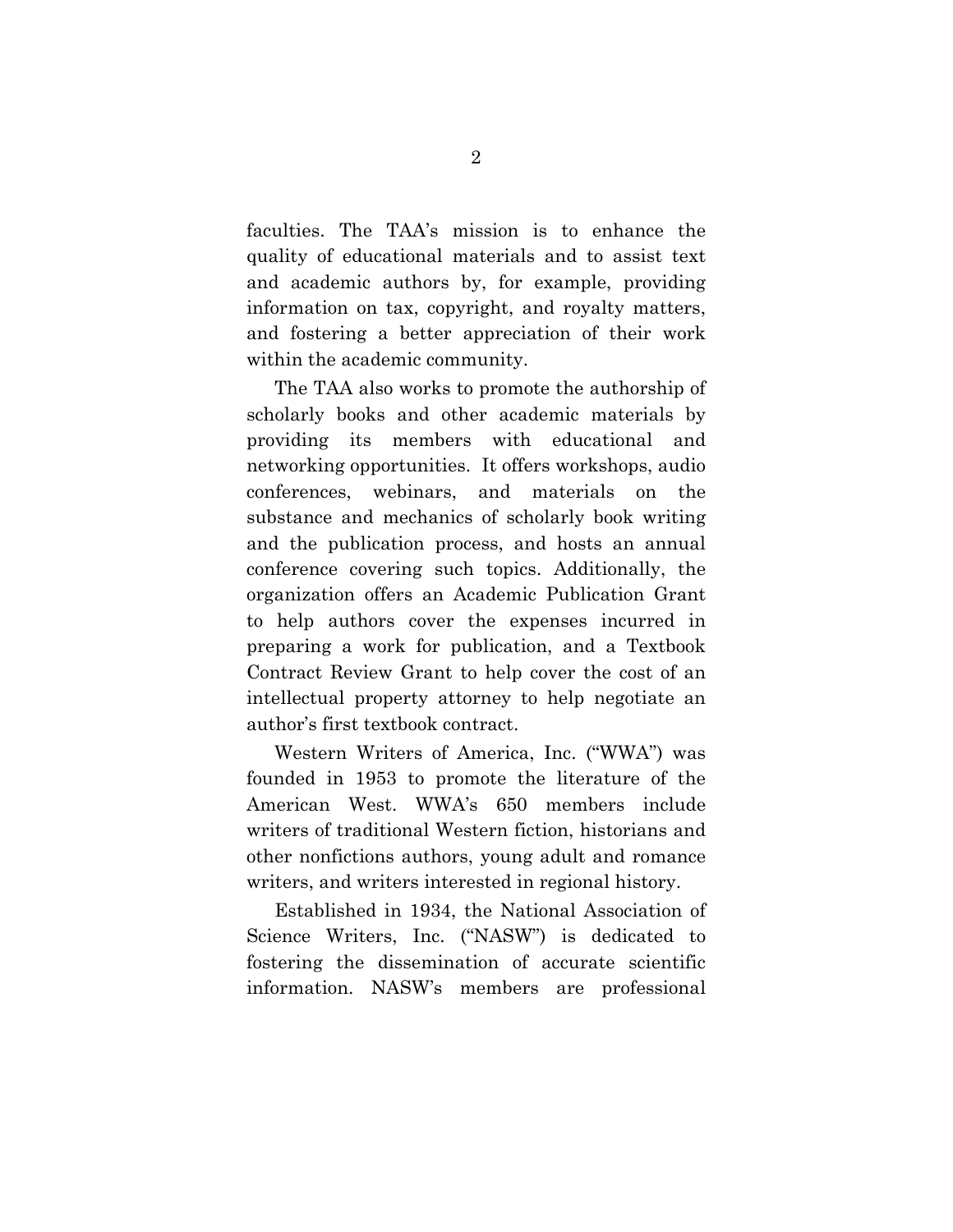science writers; instructors of science writing; and science writing students. With over 2,600 members, NASW is the largest organization of science writers in the world.

The Dramatists Guild (the "Guild") is the only professional organization promoting the interests of playwrights, composers, lyricists, and librettists writing for the stage. Established over eighty years ago for the purpose of aiding dramatists in protecting both the artistic and economic integrity of their work, the Guild continues to educate, and advocate on behalf of, its over 6,000 members. The Guild believes a vibrant, vital theater is an essential element of this country's ongoing cultural debate, and seeks to protect those individuals who write for the theater to ensure its continued success.

*Amici* are concerned that the Second Circuit's decision will cause significant harm to individual authors of scholarly books, academic materials, dramatic works, and other informational works that serve a critical role in educating and entertaining the public. Royalties and permissions income are important contributors to authors' and publishers' ability to produce and disseminate informational and scholarly works.2 With fewer incentives to create, authors will be less likely to produce the type of

<sup>2 &</sup>quot;Scholarly works" generally include, among others, anthologies, annual review or conference proceedings books, literature reviews, reference works, handbooks, and monographs (published dissertations and theses).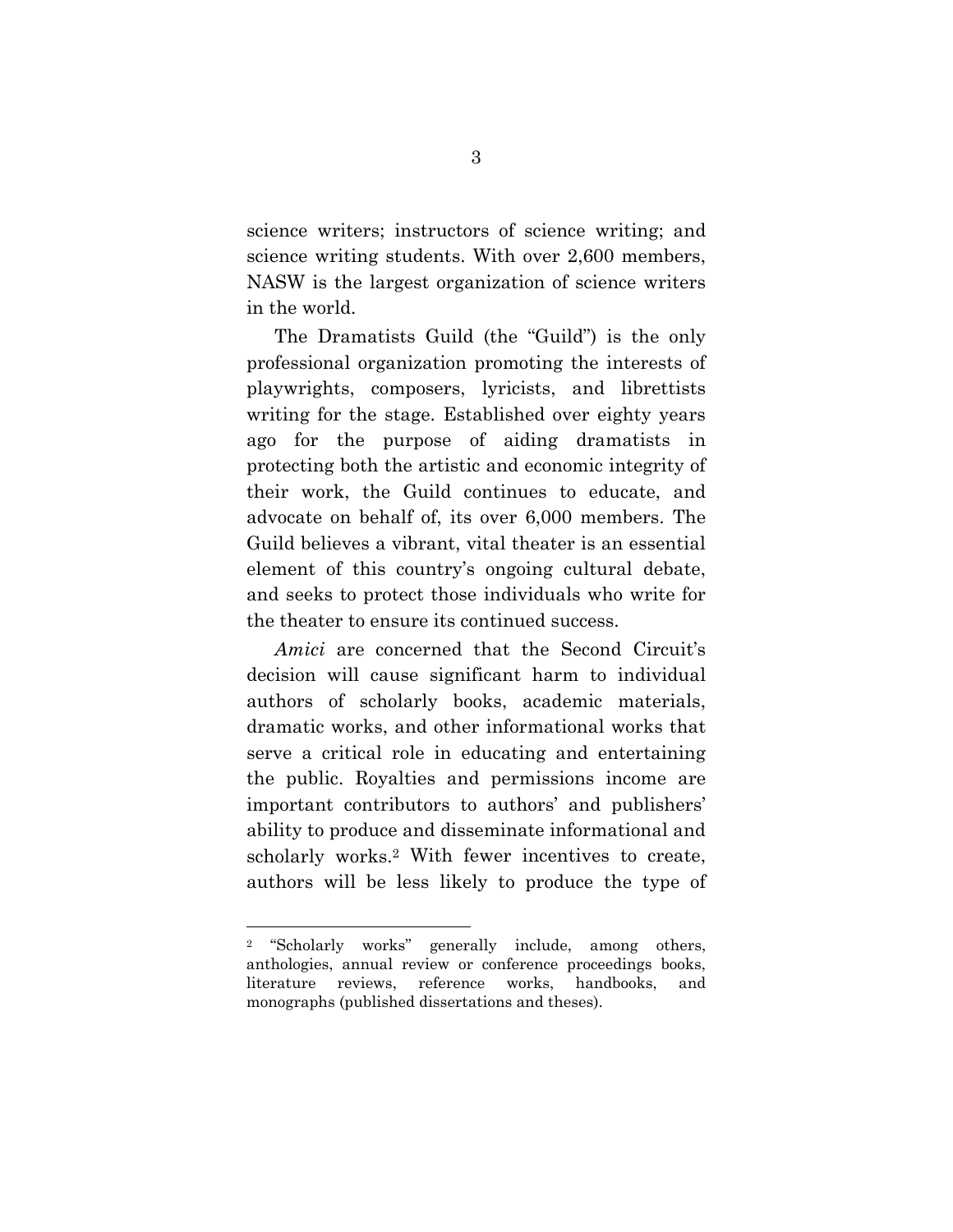educational, informative works that contribute to the progress of human knowledge and understanding the very purpose of copyright law.

The erosion of permissions income, along with other incentives contemplated by the Copyright Act, inevitably will force academic presses in particular to reduce the number of scholarly works they publish, which poses a significant threat to *amici's*  members' opportunities to produce and disseminate scholarly and other educational works. The corresponding reduction in the publication of scholarly works will deprive academic authors of publication credit, which has a direct effect on promotion and tenure decisions, resulting in a substantial financial impact on a faculty member's salary over his or her entire career. Moreover, the Second Circuit's implicit presumption that nonfiction writing is solely informational and not highly expressive grossly underestimates the creative value and originality inherent in most non-fiction writing. *Amici* therefore file this brief to address the practical impact of this case on their members.

### **SUMMARY OF THE ARGUMENT**

The Second Circuit's opinion allows Google, one of the world's wealthiest companies, to reap profits from the digitization of millions of works with no financial compensation paid to the works' authors. It permits Google to scan voluminous collections of books, usurping the author's right to decide when or if to make his or her work available in digital form;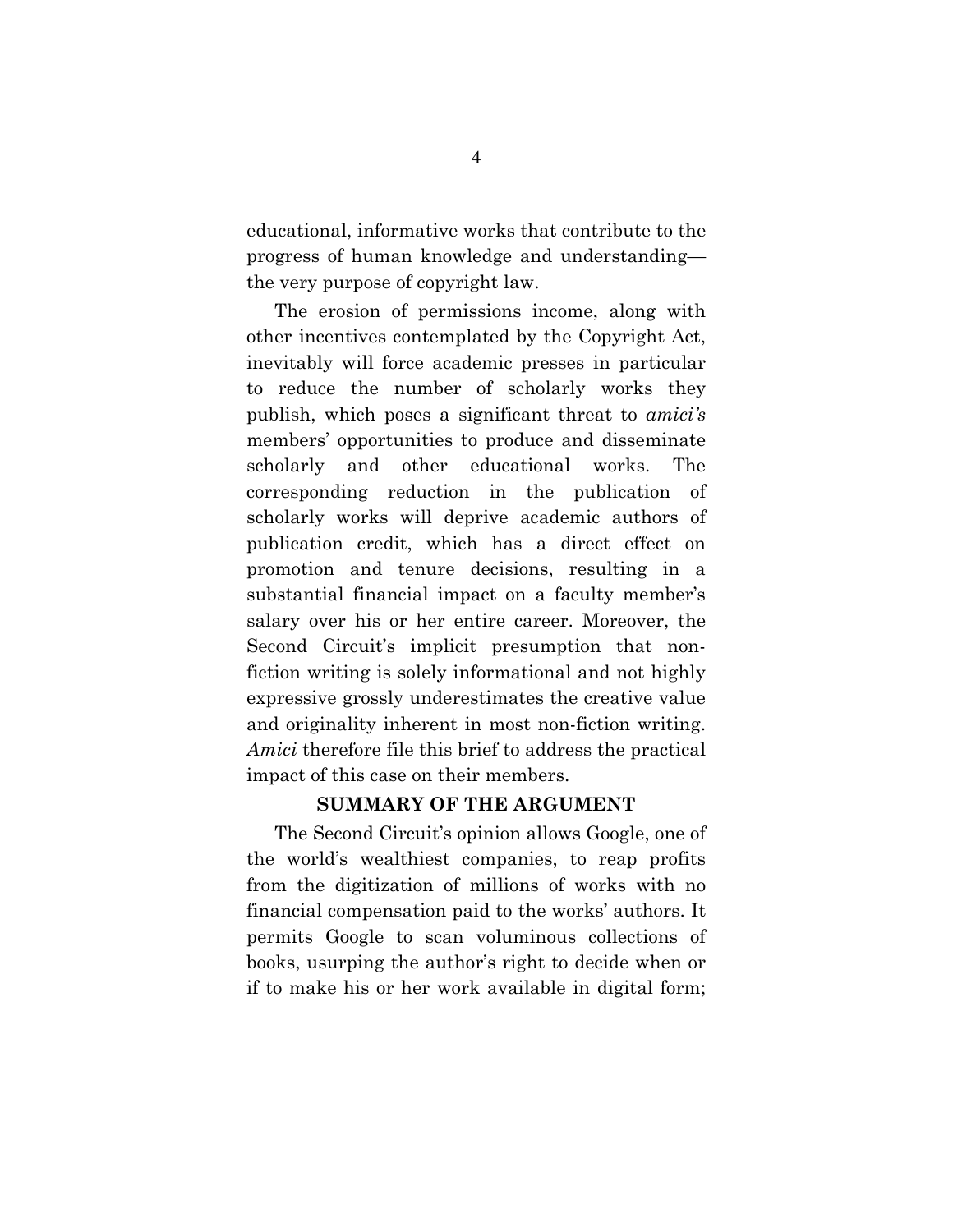use those scans for its own internal business purposes; provide complete digital copies to participating libraries in consideration for access to the books—copies that Congress prohibits libraries from making themselves<sup>3</sup>; and make a full  $78$ percent of the books available to the public on a persnippet basis – all without permission or paying the authors a cent.

The Second Circuit's opinion establishes a precedent that, if followed, undoubtedly will unleash unrestricted, unregulated, and widespread digital copying of creative works by numerous commercial entities under the guise of fair use. Any entity, whether formed for profit or more altruistic purposes, and whether or not technologically capable of keeping digital works secure to protect them from widespread piracy, may now engage in mass digitization of third party works and make those works available to the public. Allowing mass digitization and use as fair use is an extensive taking, one that has no precedent in the history of fair use jurisprudence.

The Second Circuit disregards the fact that authors have a right to determine if, when, and how to digitize their copyrighted works; it is a core right of the copyright owner under the section 106 reproduction right and should be subject to the author's authorization. Google Books denies authors the ability to exercise this right and, to the extent an

<sup>3</sup> *See* 17 U.S.C. § 108.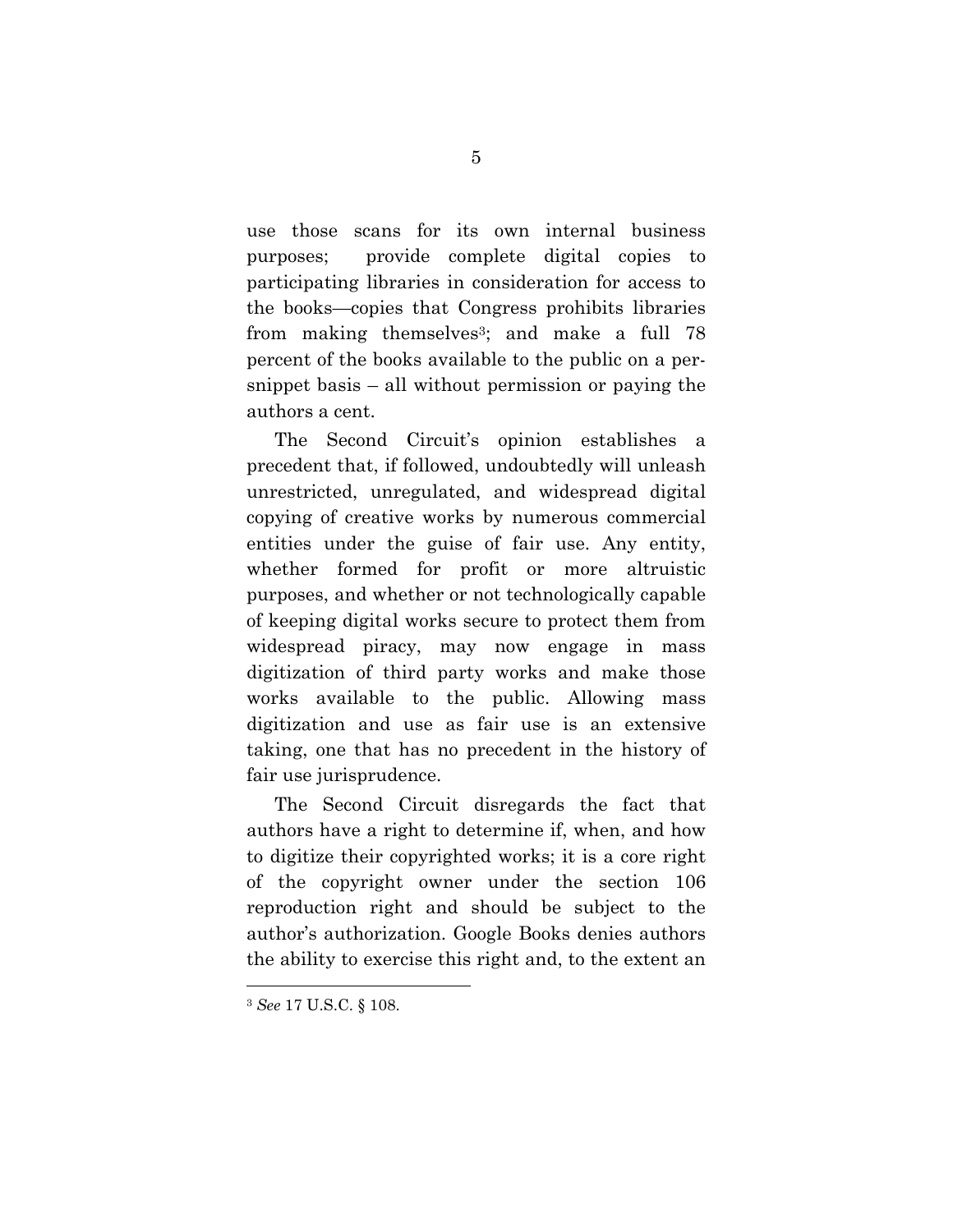author does wish to digitize his or her work, effectively cuts off the development of what is an already existing market for eBooks and other digital licensing services.

Allowing a commercial third party to freely digitize others' works not only undermines the copyright protections contained within section 106, but negates a substantial revenue stream of publishers and, therefore, authors; the Second Circuit's decision will harm the ability of authors to profit from their works and ultimately to make a living from their creative work. If the decision is allowed to stand, there will be less incentive for authors to create—particularly scholarly, educational, and non-fiction authors—thus contravening the purpose of copyright to promote the progress of science and the useful arts. Academic authors, specifically, who are tenured and no longer expected to publish in order to advance their careers, along with other non-fiction writers not directly tied to an academic institution, may be deterred from producing the type of culturally valuable works that further human knowledge. Moreover, publishers not only provide financial incentives to authors to create new works, but serve an invaluable function as certifiers of quality, publishing only that information that can be verified.

The Second Circuit's analysis additionally misses Google Books' ramifications on what is a significant market for licensed excerpts of scholarly works,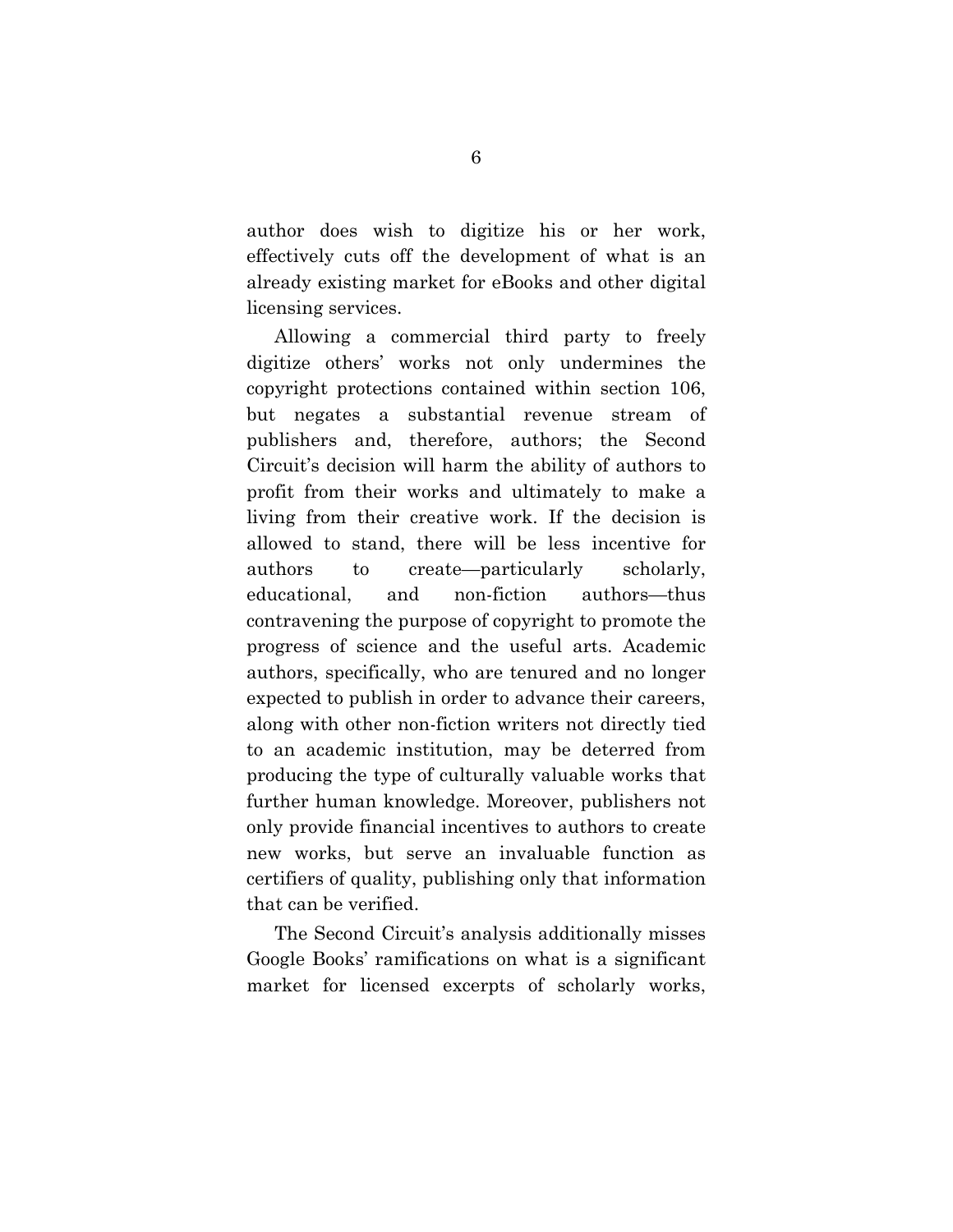particularly by students and academics who often may not need access to entire works, from front to back, to fulfill their purposes. According to the court, factual information contained in snippets may serve as an effective substitute for an author's work, but such information is not subject to copyright protection in the first instance. The court not only fails to acknowledge the creativity and originality that characterizes even non-fiction works, but fails to take into account the complex, ever-evolving revenue streams at play in the digital marketplace. The excerpt market for scholarly works is particularly robust given the fact that such works often relate to numerous topics or a broad topic and only portions may be relevant to a particular reader. Google's dissemination of snippets is a direct substitute for this market because Google Books allows users to search for, and view, snippets from books on the topics they are researching. As described above, if a user runs enough searches, she can access almost the entire book through snippets (only 10% of a book is "blacklisted" and will not appear in snippets). As a result, the targeted consumers of excerpts – scholars and students – get what they need for free. Despite this clear market usurpation, the Second Circuit failed to even consider the existence of excerpt licensing.

Copyright law in general, and fair use in particular, calls for balance. The Second Circuit's decision is not a balanced one, and, moreover, claims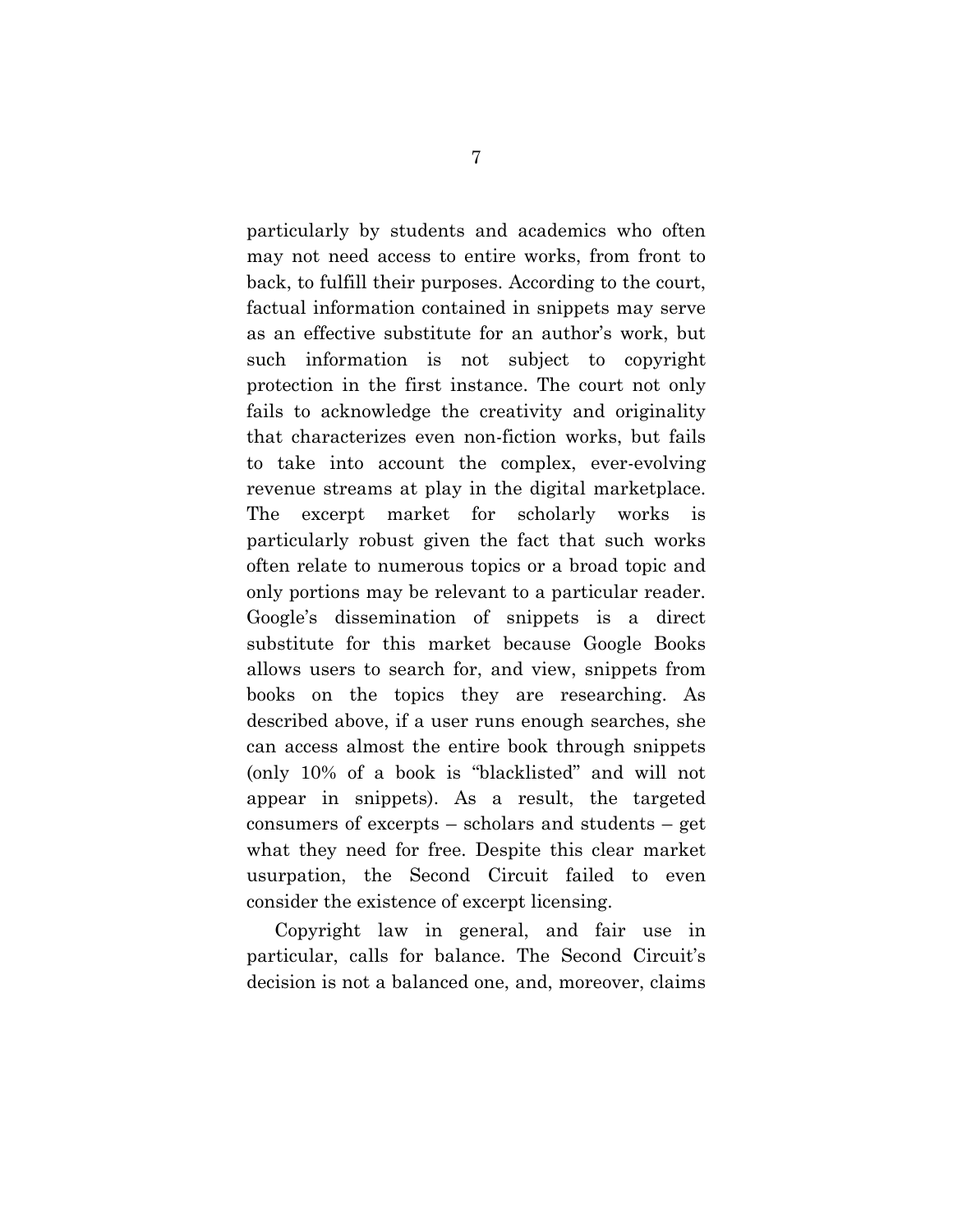the type of policy-making authority that is, and always has been, reserved to Congress. By focusing on the public benefit that may accompany Google's digitization efforts, the Second Circuit overlooks the enormous cost and provides a free ride to a billiondollar company without regard to individual creators and copyright doctrine as a whole. Permitting the Second Circuit's ruling to stand will embolden others to seek ways to avoid compliance with the law, rather than encouraging businesses and citizens to comply with the statutes and legal principles that this Court is tasked with interpreting.

This Court has a history of taking cases where an intellectual property issue rises to one that is of a matter of national importance. *See, e.g., Bilski v. Kappos*, 130 S. Ct. 3218 (2010); *Sony Corp. of Am. v. Universal City Studios, Inc.*, 464 U.S. 417 (1984). Such action is required now.

#### **ARGUMENT**

**I. THE SECOND CIRCUIT'S DECISION FAILS TO CONSIDER AND FULLY APPRECIATE THE EXPRESSIVE VALUE OF NON-FICTION AND OTHER INFORMATIONAL WORKS.** 

In its analysis of the fourth fair use factor, the Second Circuit asserts that, while Google Books' snippet function may result in "some loss of sales," the "type of loss of sale envisioned above will generally occur in relation to interests that are not protected by the copyright." Pet. App. 41a. By way of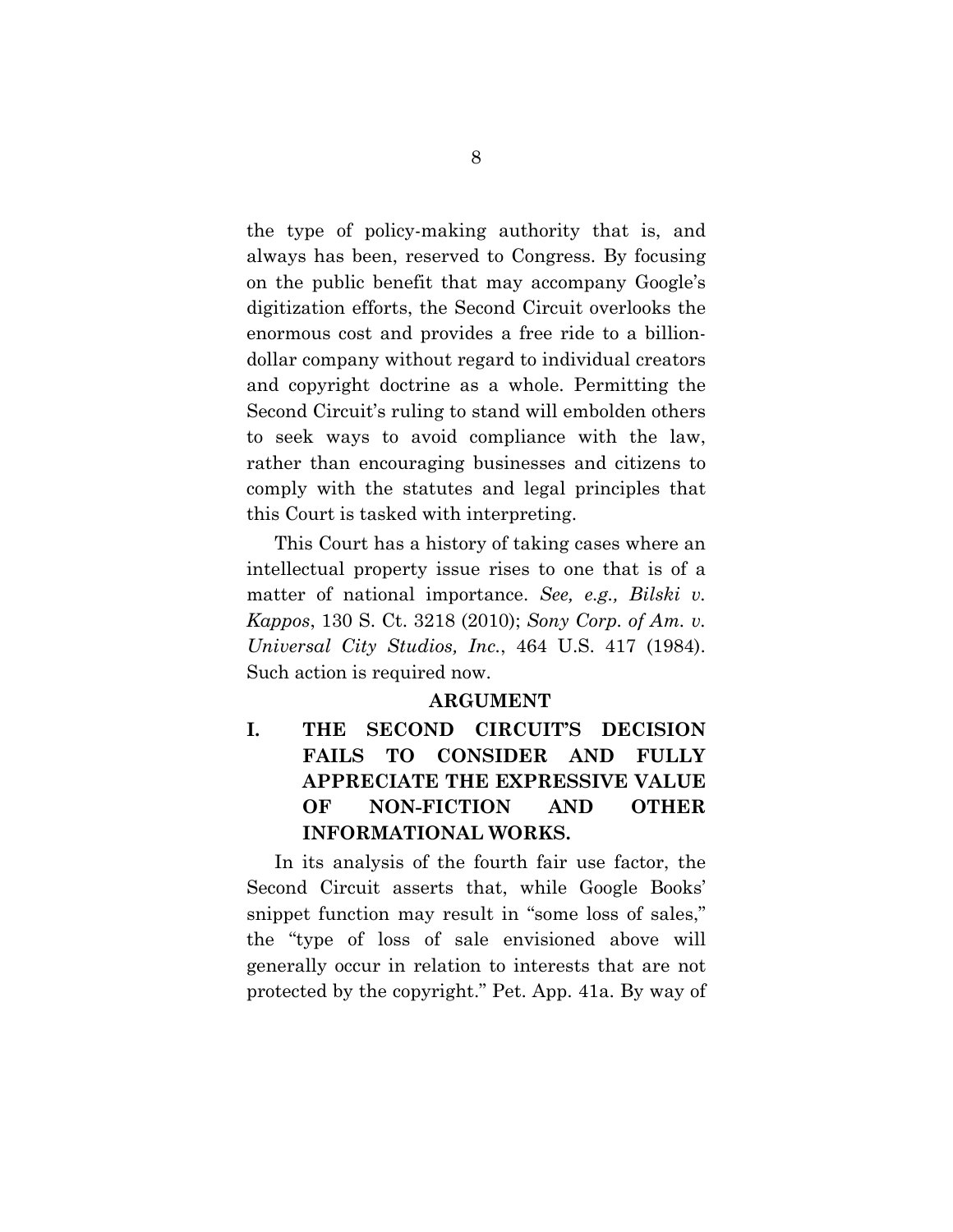example, the Second Circuit identifies a historical fact that a hypothetical Google Books user might need to ascertain. The fact that this historical fact comes embedded in a snippet of an author's writing "would not change the taking of an unprotected fact into a copyright infringement" because, according to the Second Circuit, the author's writing is "superfluous to the searcher's needs." Pet. App. 42a. What the Second Circuit overlooks is that academic and other works that convey factual information are generally highly creative and expressive. Authors of such works do not merely state facts, but rather take care to craft sentences that convey information with thoughtfulness and clarity, adding to prior learning through interpretation and expression.4 In many instances, academic and scholarly writing often seeks to resolve certain issues by convincingly persuading readers to a particular point of view. The Second Circuit's decision dismisses the arduous writing process that must be undertaken by writers of scholarly, informational works in order to achieve this goal.5 Indeed, scholarly writing is assessed

<sup>4</sup> The popularity of Malcolm Gladwell's *Blink¸* for instance, or Deborah Blum's *The Poisoner's Handbook*, serves as a testament to the ability of non-fiction authors and journalists explain intricate, complex concepts in a manner understood—and enjoyed—by the general public.

<sup>5</sup> As much as these works merit protection for their persuasive power and social value, the Second Circuit's analysis is not limited to academic or other non-fiction works, but rather encompasses "information" contained within fictional and dramatic works as well.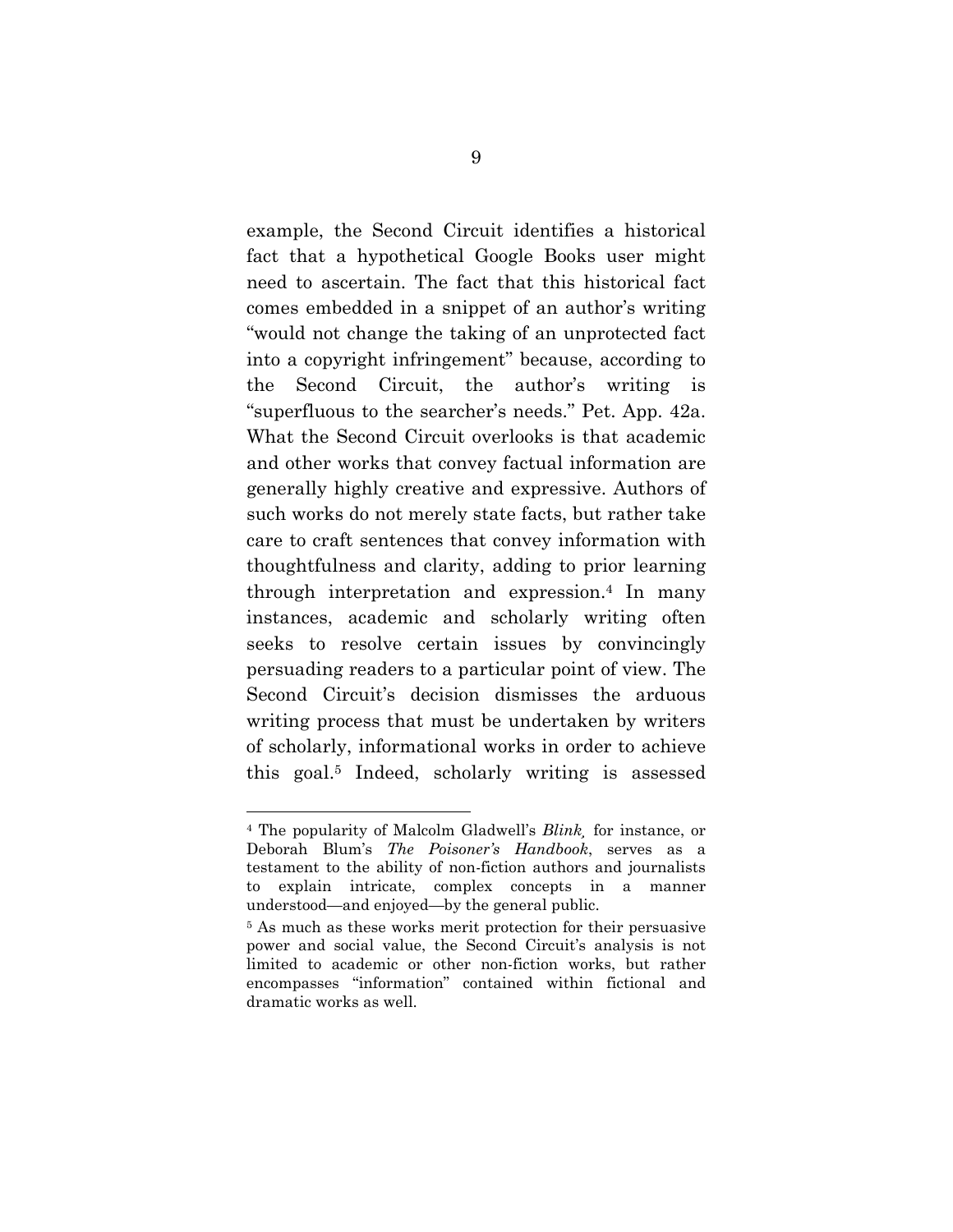based not only on its factual accuracy, but on its originality and expressive effectiveness as well. Academic works that are used in the classroom, for instance, are chosen precisely because of their original, expressive content and ability to communicate complex information in an accessible way. Academic *amici*'s members confirm that originality in selection of topic and expression are highly important factors used by peer reviewers in assessing scholarly writings for publication. A work that is not original will, quite simply, not be published. Work that contains factual information is no less deserving of copyright protection than works of fiction, and should not automatically be placed outside the protection of copyright because it is educational.

Moreover, the Second Circuit's dismissal of the second fair use factor with respect to non-fiction works is contrary to case law finding academic and scholarly works sufficiently expressive such that the second factor weighs in favor of plaintiffs (or, at worst, is neutral). *See, e.g.*, *Princeton Univ. Press v. Mich. Document Servs., Inc.,* 99 F.3d 1381, 1389 (6th Cir. 1996); (scholarly works found to contain "creative material, or 'expression,'" which disfavored fair use); *Marcus v. Rowley*, 695 F.2d 1171, 1176 (9th Cir. 1983) (cake decorating booklet contained "both informational and creative aspects," and thus second fair use factor was neutral); *Weissmann v. Freeman*, 868 F.2d 1313, 1325 (2d Cir. 1989) (second fair use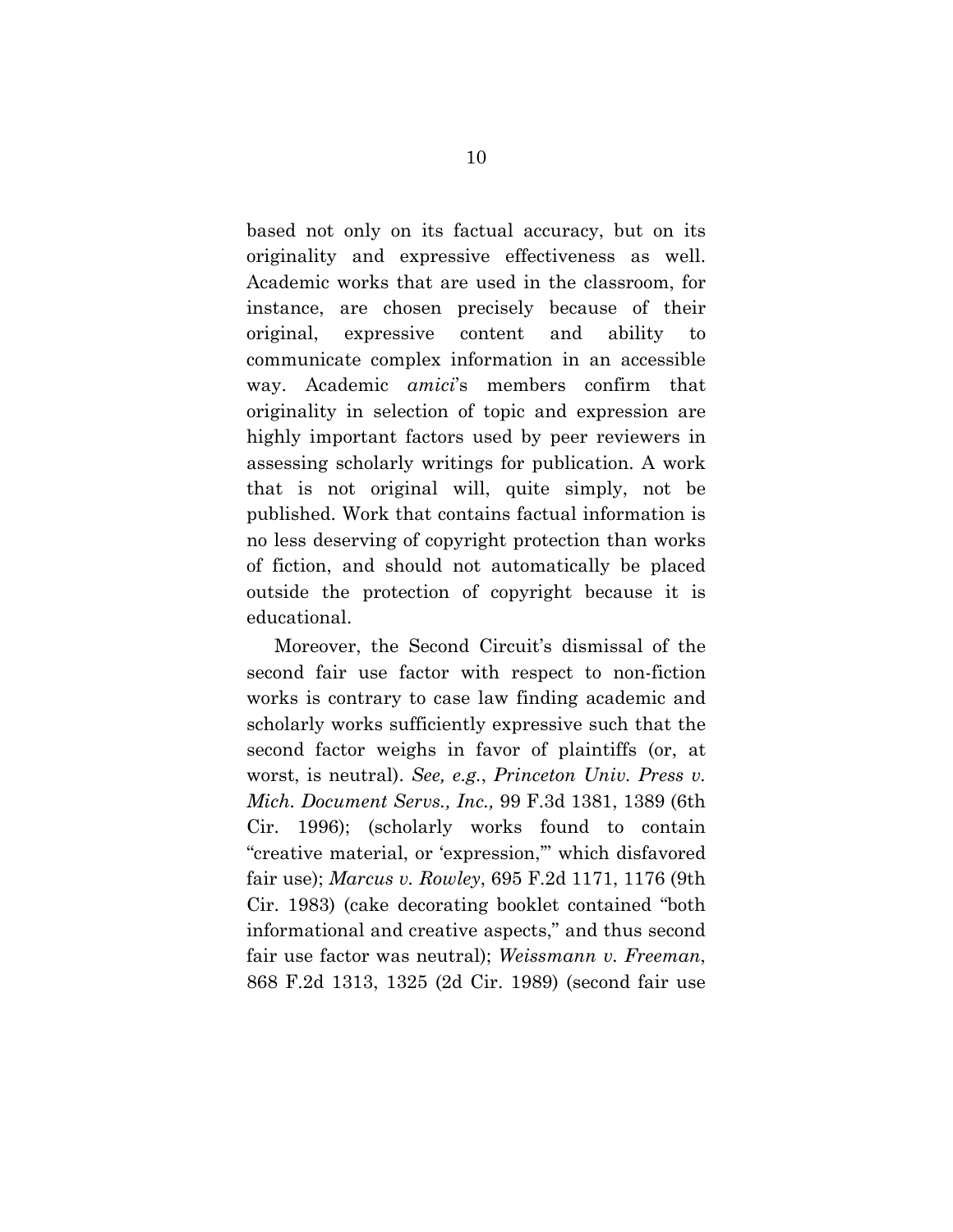factor favored neither party in case involving claim of infringement of copyright in medical research article); *Nihon Keizai Shimbun, Inc. v. Comline Bus. Data, Inc.*, 166 F.3d 65, 72-73 (2d Cir. 1999) (stating that newspaper articles are predominantly factual in nature and that expressive elements do not dominate, but finding that the second fair use factor was at most neutral).

Indeed, information is at the heart of copyright law. The Constitution's Copyright Clause uses the term "Progress of Science" to refer to copyright because the Founding Fathers sought to promote learning and knowledge.6 These aims are accomplished through the creation—and protection—of everything from medical textbooks to academic articles, regional histories, fictional works exploring scientific concepts—even a musical like "Hamilton," which entertains while educating the public (in this instance, about the Founders themselves). In dismissing the originality and creativity inherent in educational, informational works, the Second Circuit fundamentally misunderstands the purpose of the second fair use factor, and the meaning of authorship and expression under copyright law.

<sup>6</sup> U.S. Const. art. 1, § 8, cl. 8; *see also Feist Publ'ns, Inc. v. Rural Tele. Serv. Co.*, 499 U.S. 340, 349-50 (1991); *Golan v. Holder,* 132 S. Ct. 873, 888 (2012) (the "'Progress of Science' refers broadly to the creation and spread of knowledge and learning").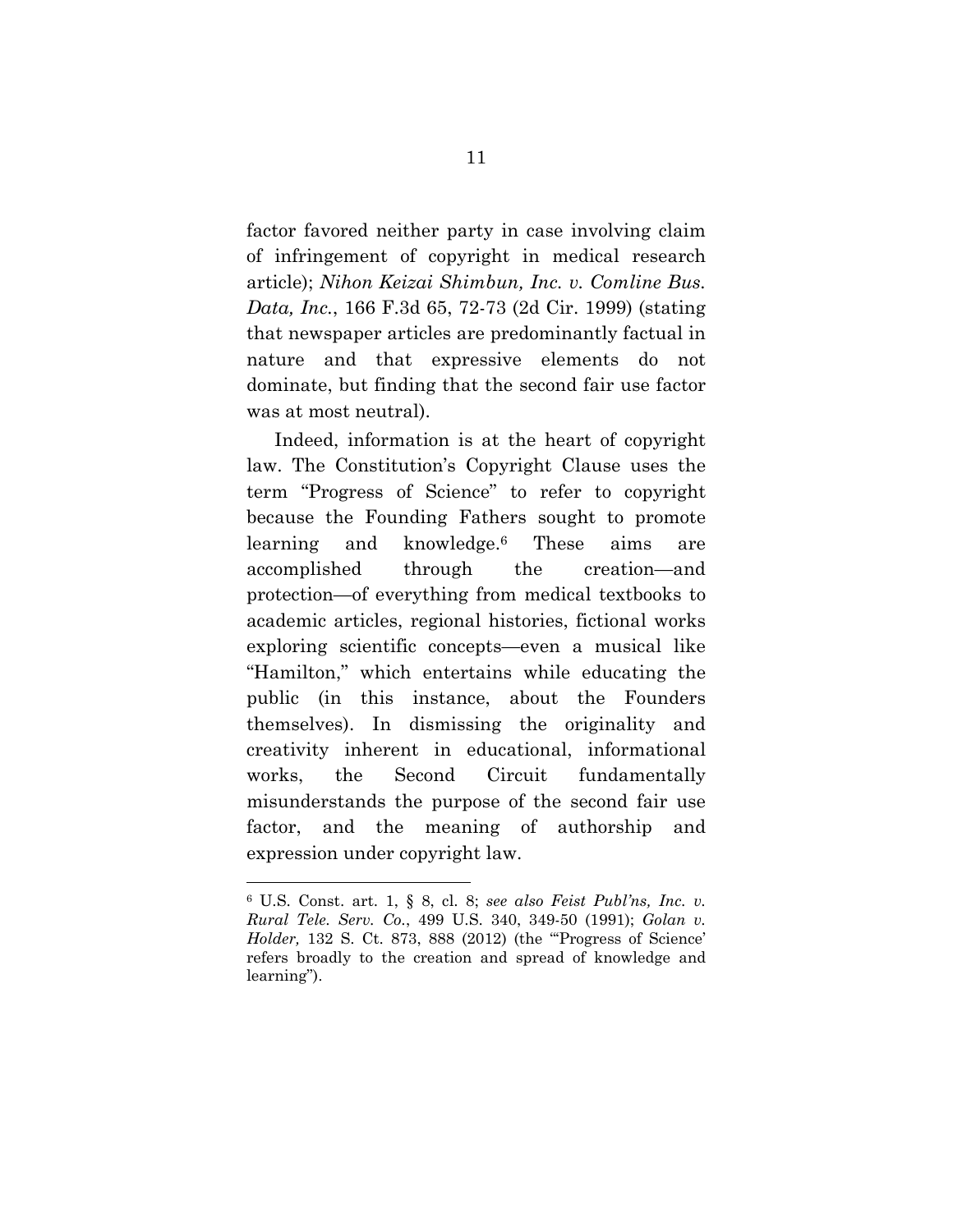# **II. THE WIDESPREAD HARM THAT COULD RESULT IF THE SECOND CIRCUIT'S DECISION IS NOT REVERSED NECESSITATES THIS COURT GRANTING CERTIORARI.**

### **A. The Second Circuit Failed to Adequately Analyze the Fourth Fair Use Factor.**

The fourth fair use factor directs a court to look at "the effect of the use upon the potential market for or value of the copyrighted work." 17 U.S.C. § 107(4). As the Supreme Court explained in *Campbell v. Acuff-Rose*, under the fourth factor, a court should consider "whether unrestricted widespread conduct of the sort engaged in by the defendant . . . would result in a substantially adverse impact on the potential market." 510 U.S. 569, 590 (1994). Here, a licensing market is not merely a hypothetical; Google has already obtained licenses from certain publishers. *Campbell* further explained that, where the copies at issue are merely non-transformative duplicates, it is likely they will serve as a market replacement and "that cognizable market harm to the original will occur." *Campbell*, 510 U.S. at 591; *see also Sony*, 464 U.S. at 451. The Second Circuit itself recognized the significance of the fourth factor, noting that "[b]ecause copyright is a commercial doctrine whose objective is to stimulate creativity among potential authors by enabling them to earn money from their creations, the fourth factor is of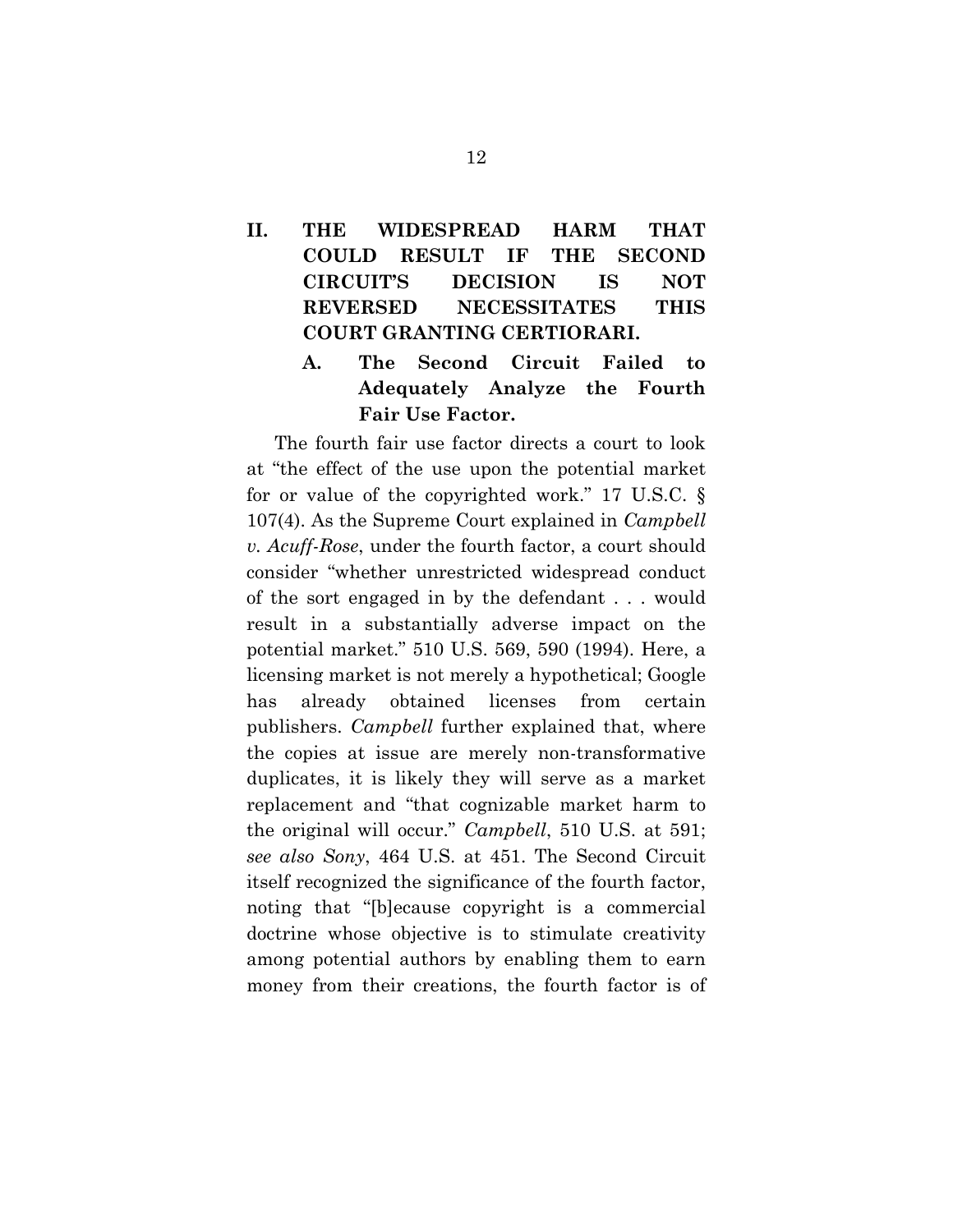great importance in making a fair use assessment." Pet. App. 39a. *See also Harper & Row Publishers, Inc. v. Nation Enters.,* 471 U.S. 539, 566 (1985) (the fourth factor is "undoubtedly the single most important element of fair use").

Both authors, and those who invest in a work's commercialization and dissemination, are owed protection from free-riding on their investments. As Authors Guild Executive Director Mary Rasenberger has explained, many full-time authors "live on the edge of being able to keep writing as a profession"; consequently, "a loss of licensing revenue can tip the balance." Joe Mullin, *Appeals Court Rules that Google Book Scanning is Fair Use*, Ars Technica (Oct. 16, 2015), http://arstechnica.com/techpolicy/2015/10/appeals-court-rules-that-google-bookscanning-is-fair-use/. Publishers provide the financial incentives that allow authors of academic, scholarly, and non-fiction works to create new works. *See generally*, *e.g.*, Adam Mosoff, *How Copyright Drives Innovation in Scholarly Publishing*, 13-25 George Mason University Law and Economics Research Paper Series, *available at* http://ssrn.com/abstract=2243264. As this Court recently recognized, the promotion of "Progress" encompasses providing incentives toward making works available. *Golan*, 132 S. Ct. at 888 ("[I]nducing *dissemination* – as opposed to creation – was viewed as an appropriate means to promote science."); *see also Harper & Row,* 471 U.S. at 558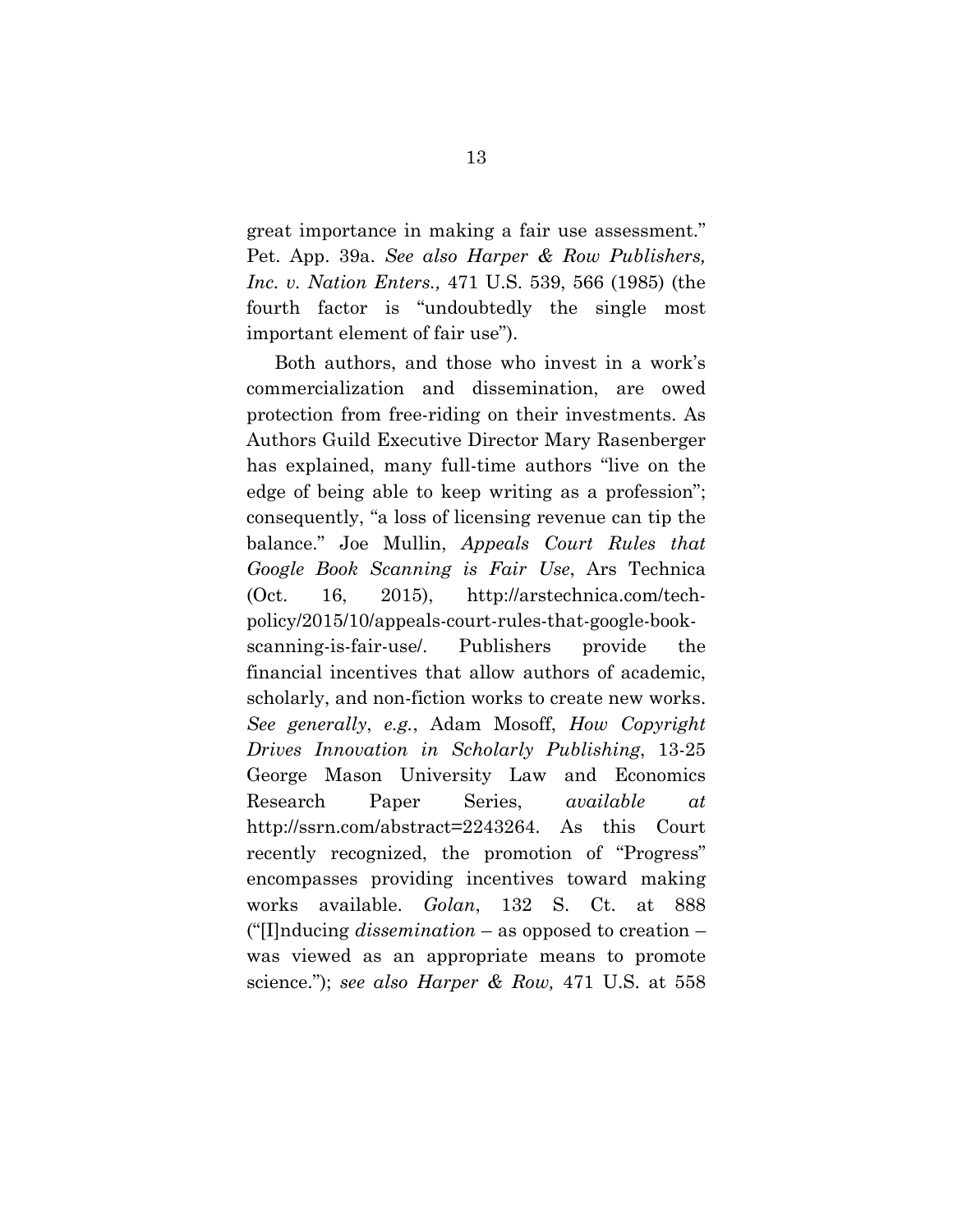("By establishing a marketable right to the use of one's expression, copyright supplies the economic incentive to create and *disseminate* ideas.") (emphasis added); *American Geophysical Union v. Texaco*, 802 F. Supp. 1, 16 (S.D.N.Y. 1992) ("Copyright protection is vitally necessary to the dissemination of scientific articles . . . . [It] is essential to finance the publications that distribute them."), *aff'd*, 60 F.3d 913 (2d Cir. 1994). Scholarly publishing entails a significant amount of risk and is, at best, a moderately-compensated practice. Because profit margins within the academic publishing market are relatively slim, this is not a market that can withstand erosion, yet the Second Circuit's decision threatens to financially disadvantage and disincentivize the countless authors and publishers that rely on the protections accorded to them by the Copyright Act.7 Even small income reductions affect whether an academic publisher can recoup its publishing costs.

Publishers serve an additional, essential purpose as certifiers of quality. Textbook and journal editors

<sup>7</sup> Books concerning highly specialized fields tend to be particularly close to the margin in terms of recoupment of costs. Even when a book is likely to contribute enormously to scholarship in the field (often in the case of highly specialized works, such as in the sciences where advances have become complex and hence necessarily specialized), publishers are unable to justify its publication if the book cannot pay for itself. As such, even a small drop in potential revenue from such books forces publishers to seek out books with broader audiences.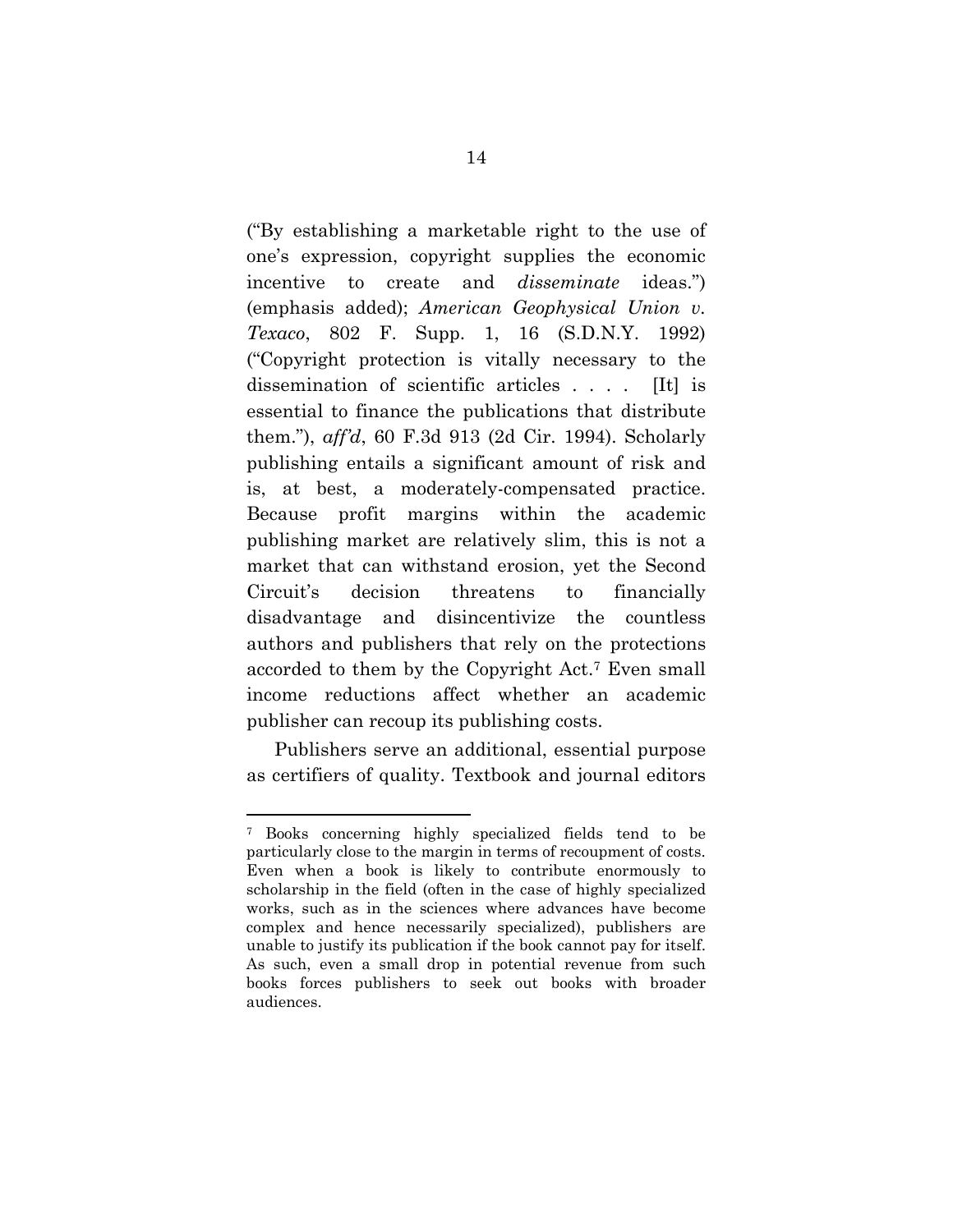review the quality of research and information, publishing only that information that can be verified. Justin Fox, *Academic Publishing Is All About Status*, Bloomberg View (Jan. 5, 2016), http://www.bloombergview.com/articles/2016-01-

05/academic-publishing-is-all-about-status (noting that the "most important function that journals have these days is the certification of quality"). Without selectivity in publishing, the public suffers; information may continue to be put forward, but such information may not be useful or accurate. Rather than contribute to the "progress of science," the absence of selectivity—which is sustained by financial revenue and, therefore, copyright protection—detracts from it.

# **B. The Second Circuit's Analysis of the Fourth Fair Use Factor Disregards the Value of Excerpts.**

The Second Circuit focused its analysis of the fourth fair use factor on Google Books' snippet view function, determining that such copying does not provide access to an effectively competing substitute. According to the Second Circuit, "Snippet view, at best and after a large commitment of manpower, produces discontinuous, tiny fragments, amounting in the aggregate to no more than 16% of a book. This does not threaten the rights holders with any significant harm to the value of their copyrights or diminish their harvest of copyright revenue." Pet. App. 40a. The Second Circuit acknowledged that the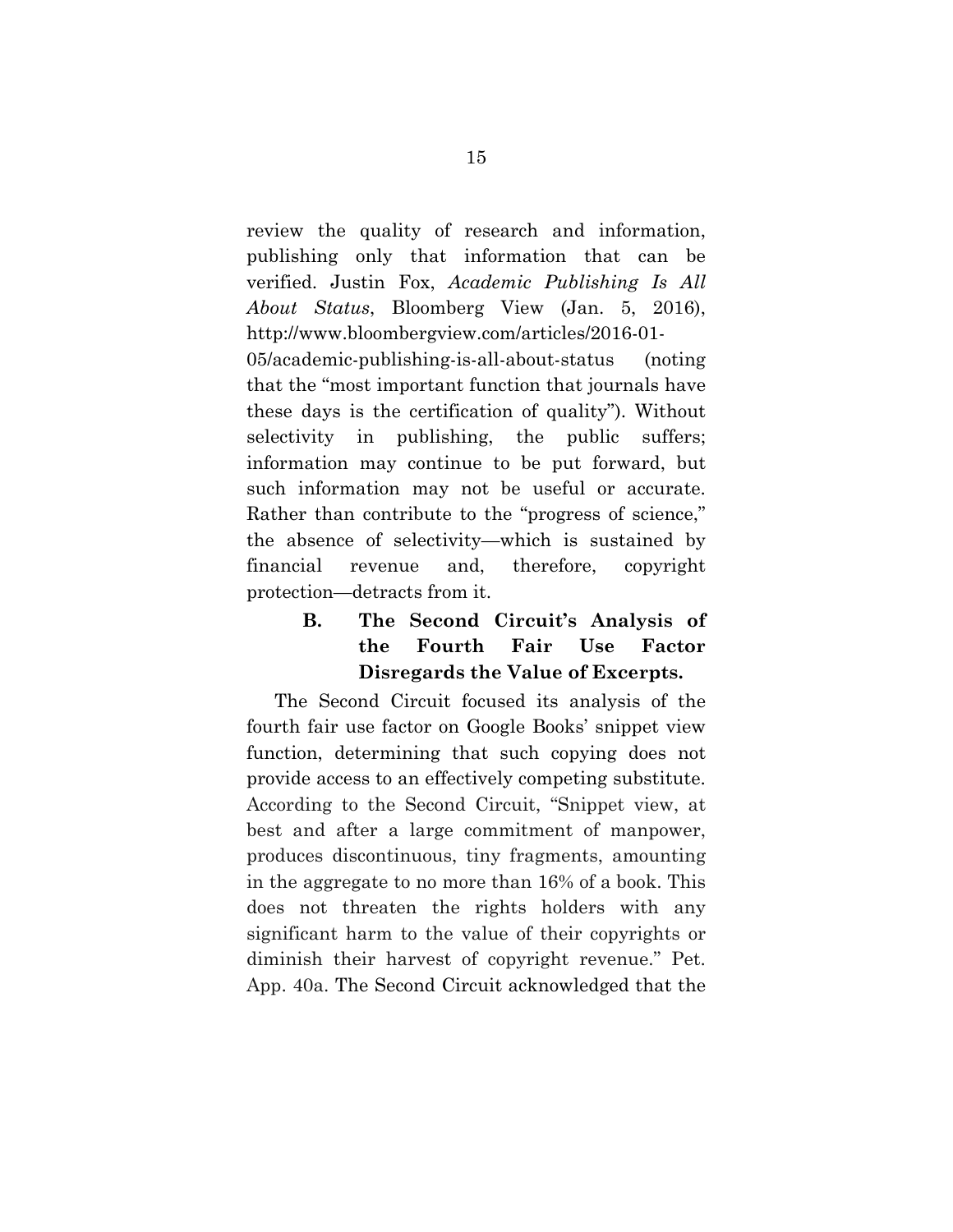snippet function may result in some loss of sales, but found that "the possibility, or even the probability or certainty, of some loss of sales does not suffice to make the copy an effectively competing substitute that would tilt the weighty fourth factor in favor of the rights holder in the original." *Id.* 

The Second Circuit's analysis fails to recognize the value of excerpts, particularly with respect to informational or scholarly works. The snippet function is precisely the type of use that threatens revenue derived from scholarly works. Google Books' snippet function adds nothing new; factual information is otherwise available online, and through licensed means. LexisNexis and Westlaw, for instance, provide licensed access to numerous professional and academic works—works regularly consulted for particular information or facts. Moreover, to the extent a user seeks a particular fact, it is unclear why a not-insubstantial section of a factual work must be revealed in order to provide such information. Within academia, the introduction of digital technologies has obviated the practice of providing excerpts in the form of hardcopy course packs or by placing copies of a textbook, journal, or other material on reserve. Today, because professors at most higher education institutions now have the option of providing electronic copies through university electronic systems, a robust market has developed to license and readily deliver excerpts of informational works in a variety of formats. The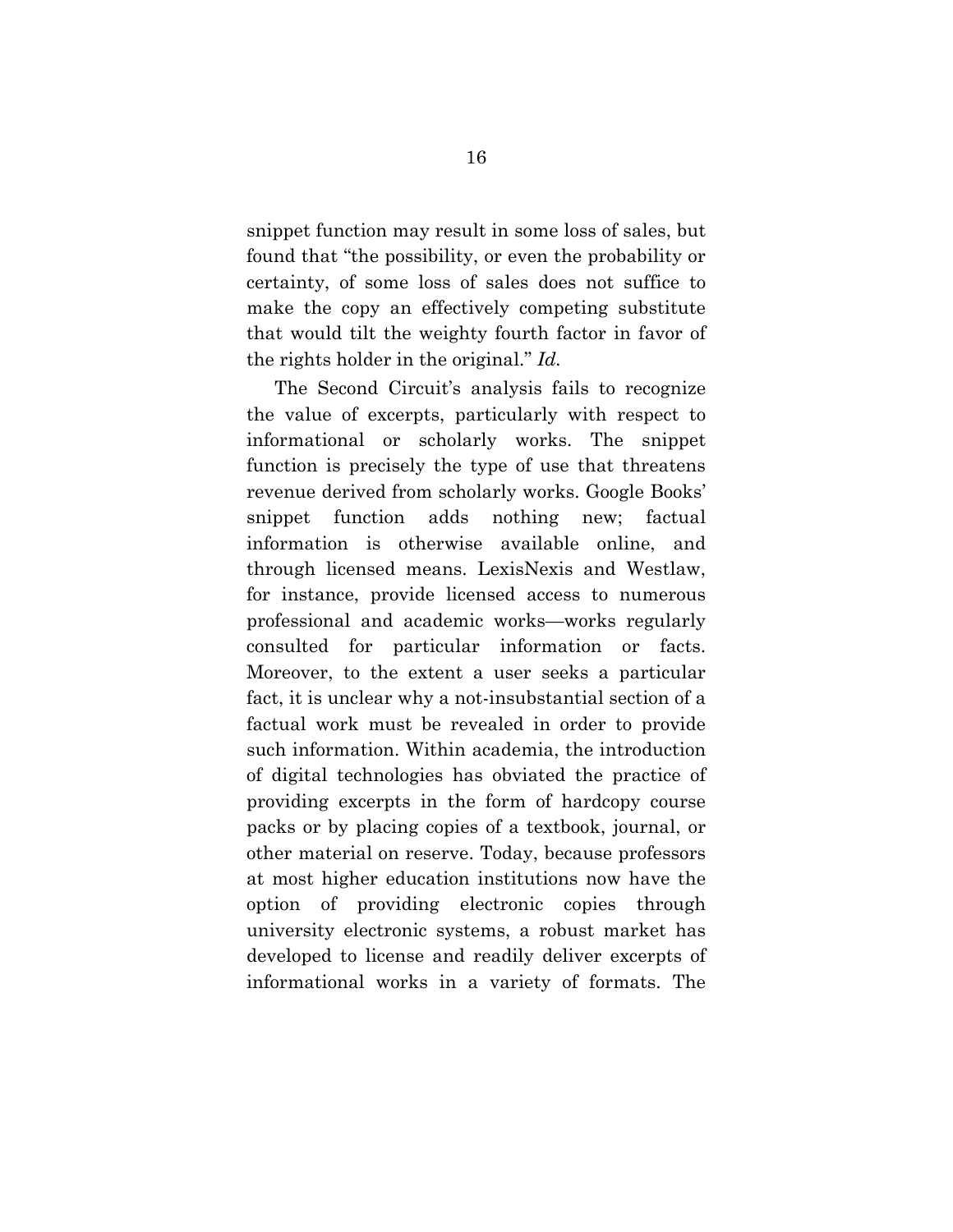Second Circuit's decision, if allowed to stand, makes it acceptable to post online unlimited excerpts under the rubric of fair use, encouraging professors to assign more digital excerpts (which will be free), rather than require students to purchase textbooks or other informational works. The effect will be even fewer purchases of books for classroom use. *See Basic Books, Inc. v. Kinko's Graphics Corp.*, 758 F. Supp. 1522, 1534 (S.D.N.Y. 1991) ("[w]hile it is possible that reading the [course] packets whets the appetite of students for more information from the authors, it is more likely that purchase of the packets obviates purchase of the full texts."). In this manner, the "fair" uses will completely usurp the market for paid excerpt use, and the excerpt market will inevitably become extinct for all but multiple chapter or particularly long excerpts. This is precisely what consideration of the fourth factor is intended to prevent. *Harper & Row,* 471 U.S. at 562; *Folsom v. Marsh*, 9 F. Cas. 342, 348 (C.C.D. Mass. 1841).

The practical impact of freeing the excerpt market from copyright protection is a loss of an important source of revenue for publishers of textbooks, and other academic and informational works. Ultimately, without publishers' ability to offer the necessary incentives for authors to create, the public will be injured because there will be fewer quality works. *See Princeton Univ. Press,* 99 F.3d at 1391 (finding loss of licensing revenue could have a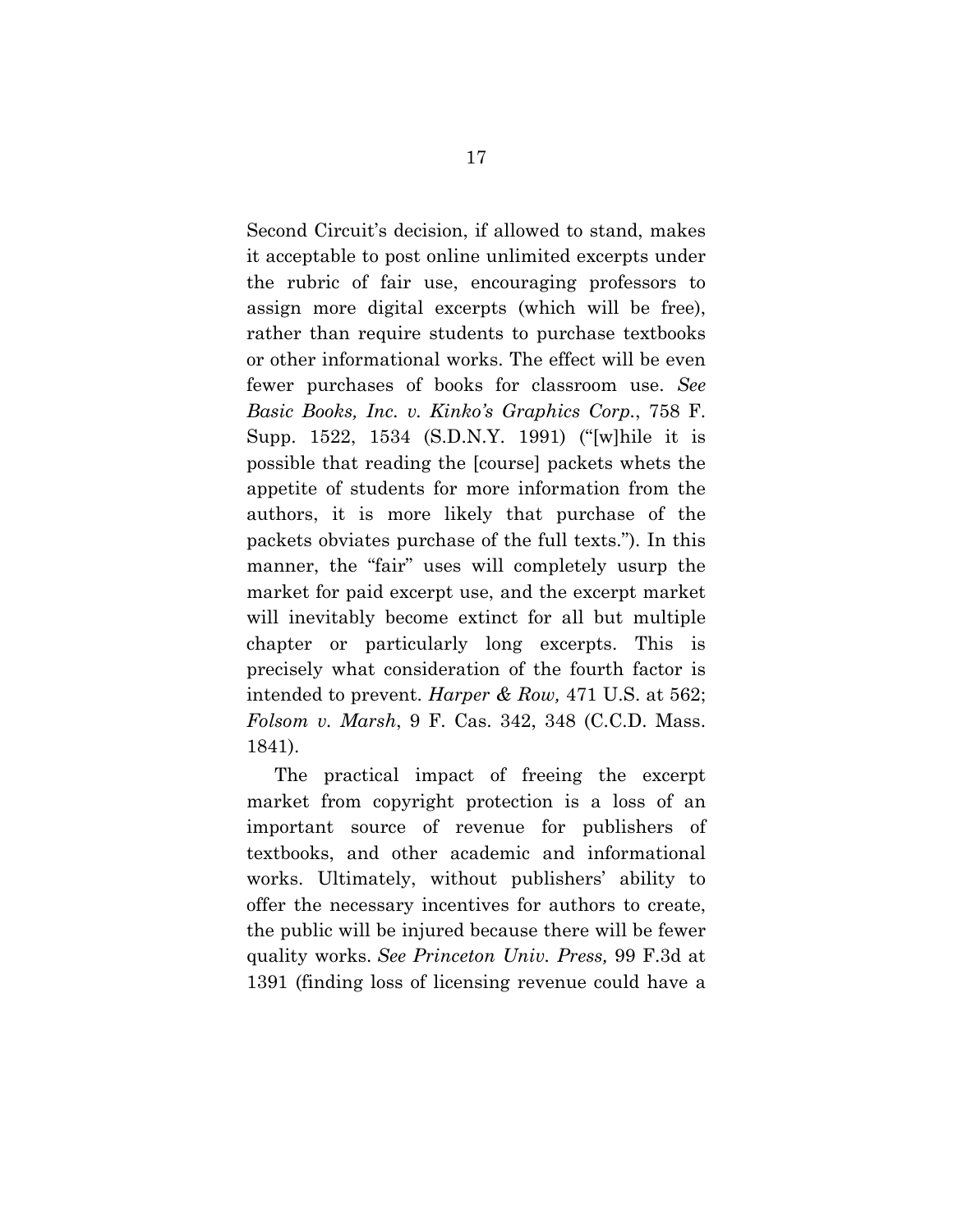"deleterious effect upon the incentive to publish academic writings"); *Metro-Goldwyn-Mayer Studios, Inc. v. Grokster, Ltd.*, 545 U.S. 913, 928-929 n.8 (2005) (warning against overstating the "mutual exclusivity" of "the respective values of supporting creative pursuits through copyright protection and promoting innovation in new communication technologies"); *Twentieth Century Music Corp. v. Aiken*, 422 U.S. 151, 156 (1975) (the purpose of copyright is "to secure a fair return for an 'author's' creative labor" with "the ultimate aim . . ., by this incentive, to stimulate artistic creativity for the general public good.").8

Moreover, if uses such as Google's become "widespread," uncontrollable piracy is a likely result. Concerned with the extensive piracy that invariably accompanies the availability of unsecured, online digital copies, some authors do not wish their works to be digitized. Given that piracy can cannibalize an

<sup>8</sup> The relevant markets also include the library market for replacement copies. Libraries are the largest market by far for many books, and represent a major source of revenue for authors. Google's dissemination of complete digital copies of millions of books to libraries (in exchange for access to full works) provides libraries with free digital backup copies of these books—backup copies that would not otherwise have been authorized by 17 U.S.C. § 108, and would have instead been purchased by these libraries. *See* 4 Melville B. Nimmer & David Nimmer, *Nimmer on Copyright*, § 13.05(E)(1) (2012) (explaining that "if every school room or library may, by purchasing a single copy, supply a demand for numerous copies through photocopying, or similar devices, the market for copyrighted educational materials would be almost completely obliterated.").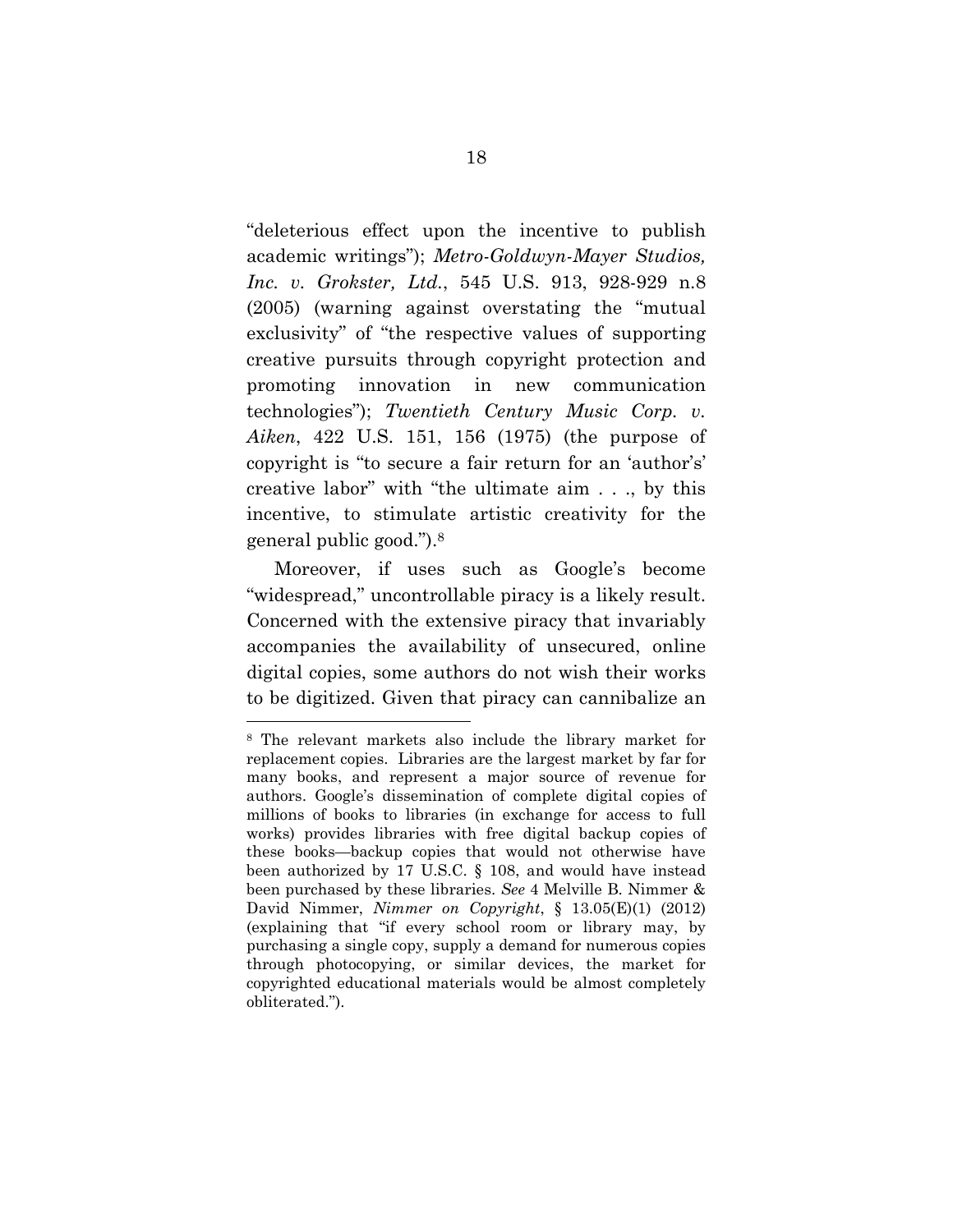entire market, many authors and publishers are rightfully cautious about who may digitize and have access to unsecured digital copies of their works for fear that perfect, unsecured, free copies will become viral and paying markets for the works will eventually be eliminated. While Google may have the capability of providing secure storage and display, few others have the same resources; and yet there is nothing in the Second Circuit's analysis that would prevent an entity completely lacking secure technologies from making the same uses.

> **C. The Second Circuit's Decision Harms the Incentive to Publish by Endangering the Academic Publishing Ecosystem.**

Publishing with a scholarly press is the principal means by which academics in almost all fields secure tenure and promotion, which in turn directly affects compensation. Salary increases and merit pay in most research institutions are tied directly to the professors' publishing record. The ability to "sell" one's scholarly writing to an established academic publisher thus has very direct and immediate financial consequences for most academic authors. Indeed, *amici*'s members who are academics report that publishing in scholarly presses is the single most important factor to career advancement in academia and obtaining the financial rewards that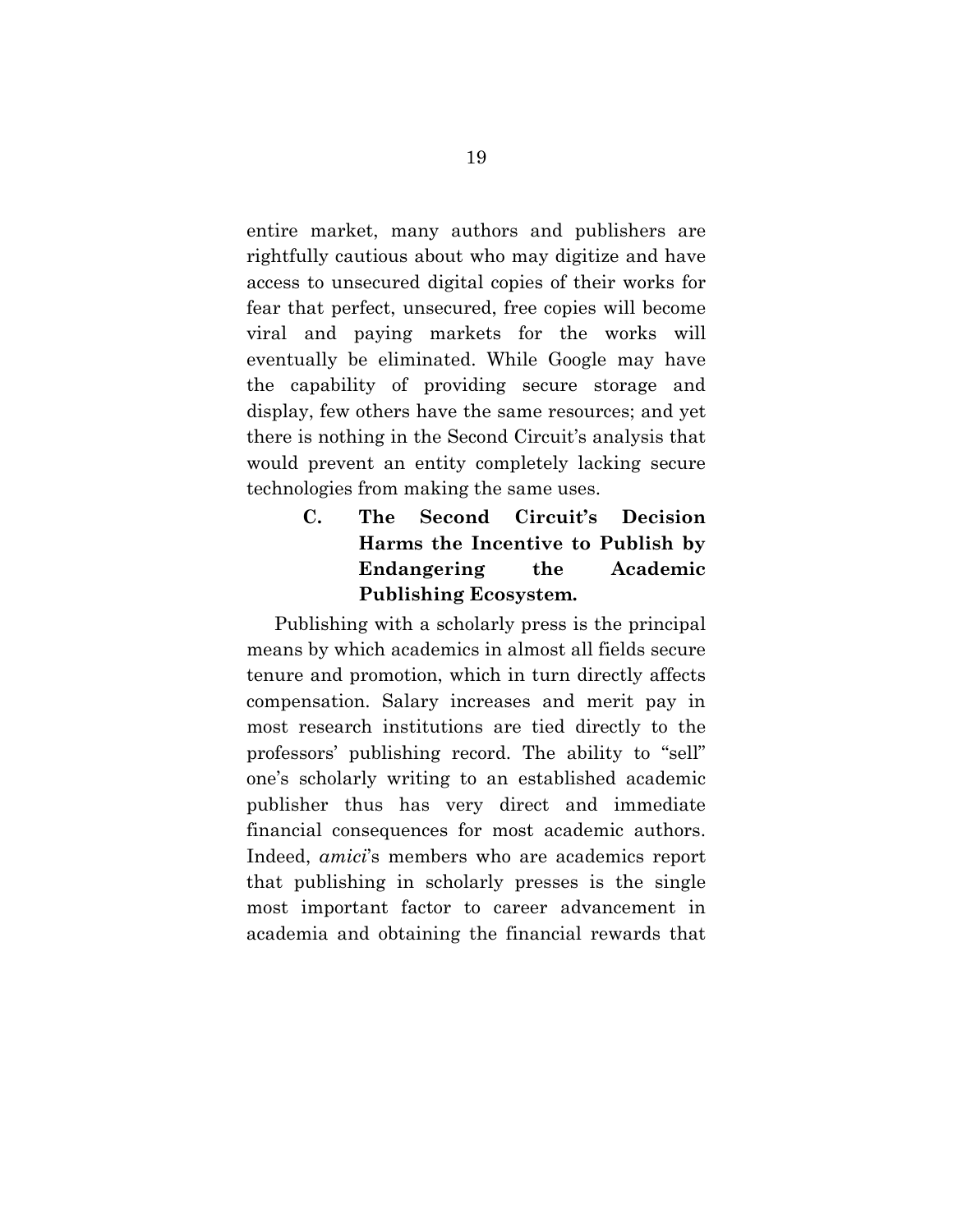follow. These benefits provide the incentives for our academic members to write.9

The erosion of permissions income could force publishers of academic and other scholarly, informational works to reduce the number of works published. In turn, academic authors will be deprived of scholarly publication credit required to advance their careers. *See American Geophysical Union v. Texaco Inc.*, 60 F.3d 913, 927 (2d Cir. 1995) (noting that in academia, recognition "so often influences professional advancement and academic tenure") (internal citation omitted). The inability to publish and obtain publishing rewards "could well discourage authors from creating works of a scientific or educational nature," deterring substantial numbers of potential contributors and resulting in the depletion of educational and informational literature in the name of fair use. 4 *Nimmer on Copyright* § 13.05(E)(1).

In short, the Second Circuit's decision, if not reversed, is likely to have a direct impact on the copyright incentives to disseminate works that are specifically intended to further human knowledge – exactly the type of works the founders had in mind in securing copyright protection for authors in the Constitution.

Similarly, the opportunity to publish benefits science journalists, who become experts on the topics on which they write—expertise that can be parlayed into speaking engagements and additional publishing opportunities.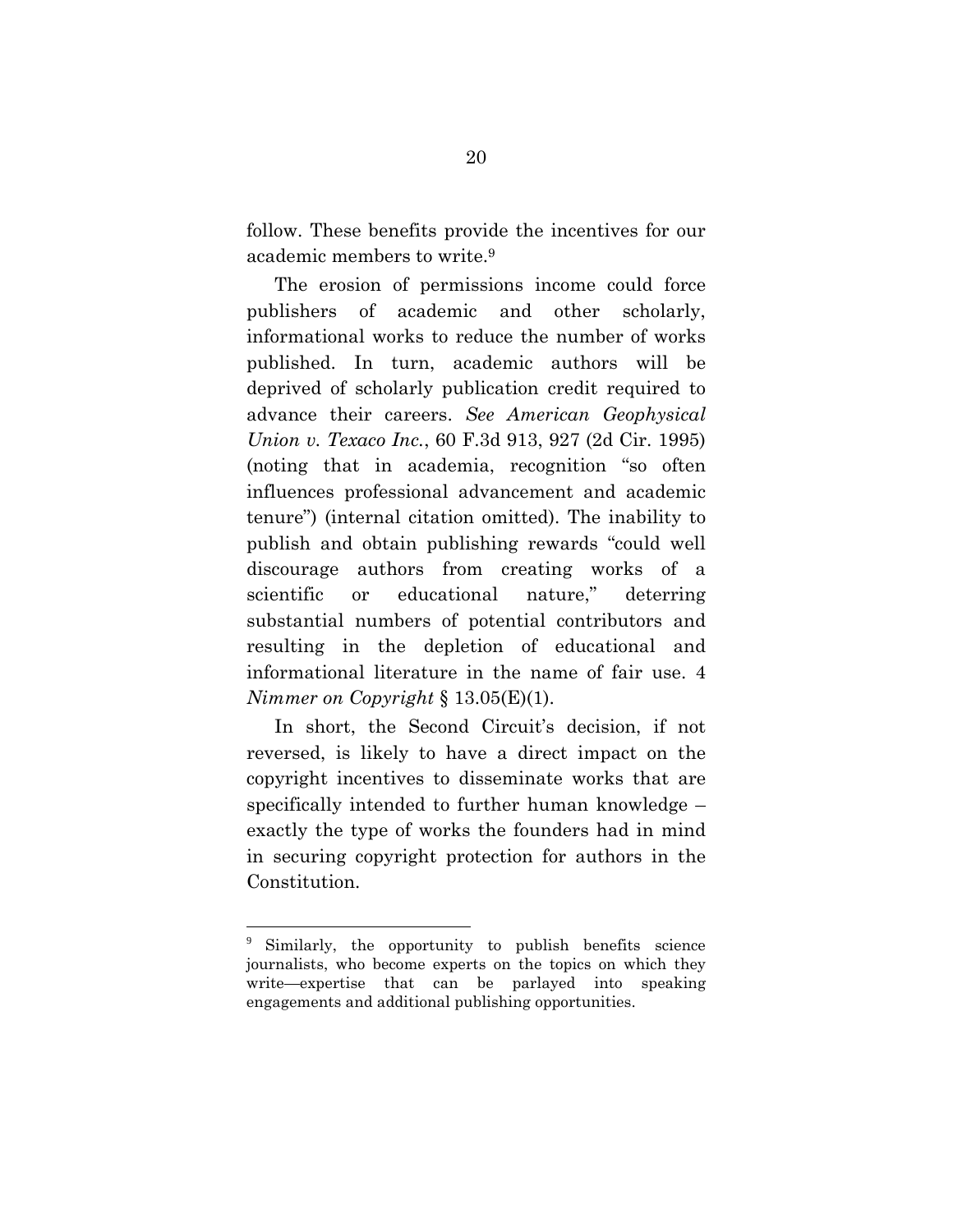# **III. IN PERMITTING MASS DIGITIZATION OF ENTIRE COPYRIGHTED WORKS, THE SECOND CIRCUIT IMPROPERLY EXPANDED LIMITED STATUTORY EXCEPTIONS IN A MANNER RESERVED TO CONGRESS.**

The Second Circuit engaged in judicial legislation by creating a mass digitization exception to the exclusive rights of copyright owners. The delineation of exceptions to copyright protection that would permit mass digitization of entire copyrighted works without consideration of the fair use factors is not a task for the courts, but rather, Congress. *See Tasini v. New York Times Co.,* 206 F.3d 161, 168 (2d Cir. 2000) (where the Copyright Act "sets forth exceptions to a general rule, we generally construe the exceptions 'narrowly in order to preserve the primary operation of the [provision]'") (quoting *Commissioner v. Clark*, 489, U.S. 726, 739 (1989)); Pet. App. 102a ("[I]t is generally for Congress, not the courts, to decide how best to pursue the Copyright Clause's objectives.") (citing *Eldred v. Ashcroft*, 537 U.S. 186, 212 (2003) and *Sony,* 464 U.S. at 429). The Supreme Court has noted that it is "Congress' responsibility to adapt the copyright laws in response to changes in technology." Pet. App. 103a (citing *Sony*, 464 U.S. at 430-31). This Court has also recognized that the Google Books platform implicates issues that are most properly addressed by Congress. *Golan,* 132 S. Ct. at 894. The Second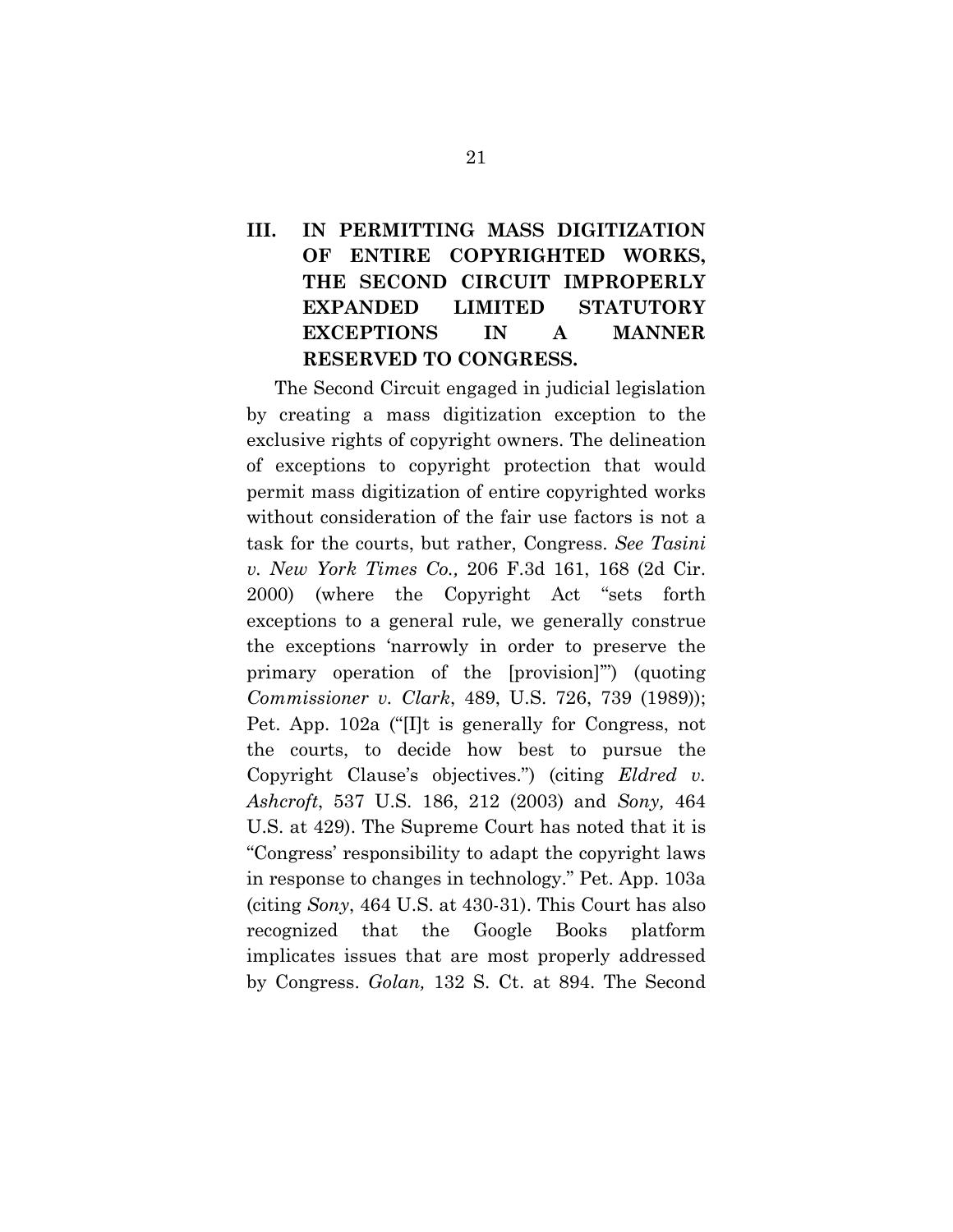Circuit's decision creates a significant change in copyright policy without any open and public debate and input from the numerous and diverse stakeholders affected by and interested in mass digitations and preservation.

A perceived public demand or social good cannot justify a judicial expansion of copyright law of this magnitude. *See Clean Flicks of Colo., LLC v. Soderbergh*, 433 F. Supp. 2d 1236, 1240 (D. Colo. 2006) (stating that public policy arguments submitted to the district court are "inconsequential to copyright law" and "addressed in the wrong forum" because the "Court is not free to determine the social value of copyrighted works."). The Second Circuit has circumvented the careful balancing of interests that goes into legislative reform and threatens to create precedent that would undermine the very purpose of copyright—namely, to encourage authorship and expression—a purpose that is not served by a system singularly focused on profit.

### **CONCLUSION**

*Amici* therefore respectfully request that the ruling below be reversed, and that the Court reexamine the use at issue within the traditional contours of copyright law.